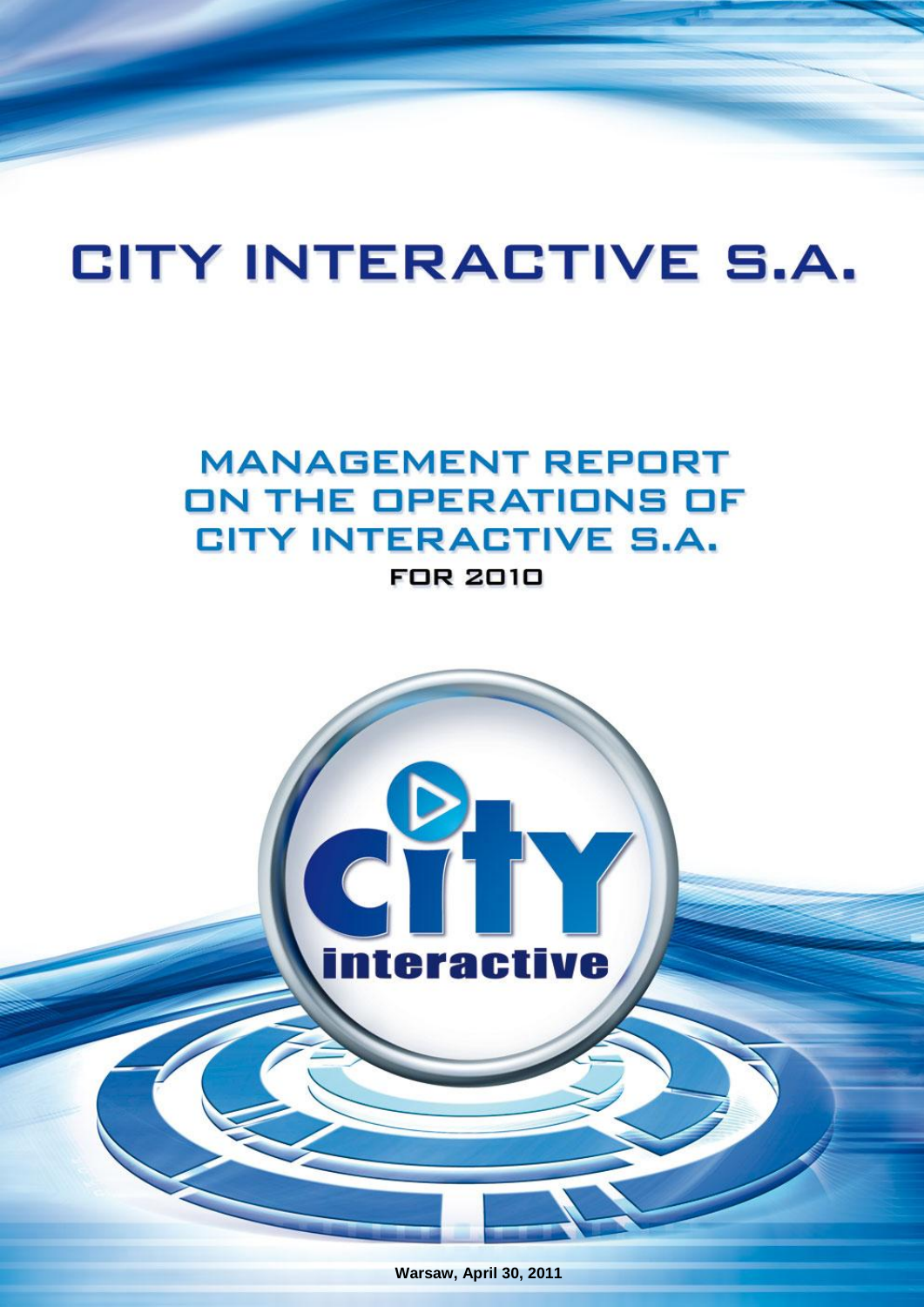### **Dear Shareholders, Associates and Partners,**

For City Interactive S.A., 2010 was a year of success and further confirmation of our status as Poland's first truly global company in the video gaming industry and thanks to notable profits was a period in which we created a basis for the further development of City Interactive S.A.

We were able to successfully implement a new strategy for the Company, the essence of which is to move away from the development and release of "value" segment games and ensure further growth based on high quality products from the higher price segment. Thanks to changes implemented over the last several years we achieved impressive net profit of PLN 27 million in 2010 and significantly increased our revenues to PLN 89 million, 93% of which are generated outside the Polish market.

Last year's bestseller for City Interactive S.A., "Sniper Ghost Warrior", was independently released by us around the world, placing high on many top-seller lists in the full price category in almost all key sales markets, which resulted in a change in the way the Company is perceived in global markets.

We are a video gaming company which does not just produce games but also releases them around the world, allowing us to increase product profitability. Thanks to our successes in 2010 we have made substantial progress in commercial relations with the largest sales networks around the world, becoming a company which is recognized amongst the largest retailers and distributors. This trust created around the globe should translate into even better results in future years.

Significant diversification in City Interactive S.A.'s global revenues occurred in 2010 – we were able to achieve a share of sales in specific geographic markets close to their share in the global video games market. At the same time growth in the Company's global revenues resulted in a fall in the Polish market share; this tendency will also be visible in subsequent years.

Last year we opened two further development studios – in Bydgoszcz, Poland and Guildford in the UK, adding to our existing studios in Warsaw, Katowice, Poznan and Rzeszow. Work on subsequent projects is divided between all studios, where each game is developed by a team of specialists in a given area. As a developer, publisher and distributor operating on an international scale, City Interactive S.A. has a real chance for effective development and maximization of profits over subsequent years thanks to factors including further dynamic expansion of the game development department.

While appreciating the Company's achievements last year, we will not stop at maximizing revenues from the "Sniper Ghost Warrior" brand but will continue to work intensively on the creation of new high quality projects, ensuring them the highest artistic and technological value. At the same time we are noticing the potential of the smartphone game segment and social games, areas where we also intend to expand.

In thanking our employees for their engagement, our customers and suppliers for support and our shareholders for the trust they have shown us, I would like to promise that we will continue to implement strategies for the dynamic development of City Interactive S.A. and I am convinced that the success which will continue in future years will directly translate into further growth in the Company's market value and maximization of value for shareholders.

With kind regards,

Marek Tymiński President of the Management Board of City Interactive S.A.

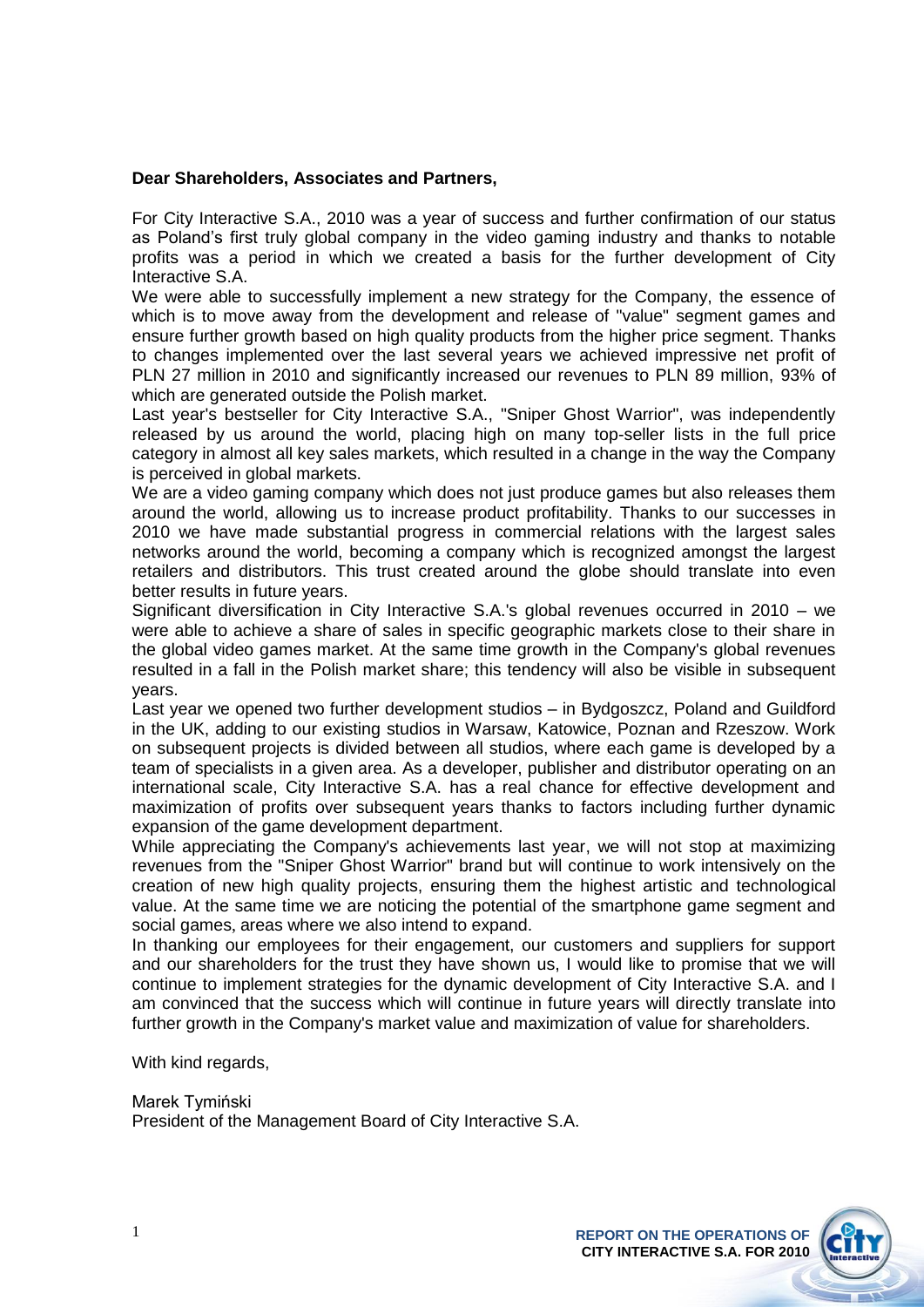### **City Interactive S.A. Management Board Declaration**

Pursuant to the Ordinance of the Minister of Finance of 19 February 2009 (Polish Journal of Laws no. 33, item 259 as amended) *on current and periodic information provided by the issuers of securities and the conditions for recognizing information required by the provisions of law of a non-member state as equivalent*, the Management Board of City Interactive S.A. declares that to the best of its knowledge the annual financial statements and comparative data have been drawn up in accordance with binding accounting principles and correctly, reliably and clearly reflect the Company's financial and asset situation together with its financial result, and that the annual report on the Company's operations contains a true depiction of the development, achievements and situation of City Interactive S.A., including a description of principal hazards and risk.

The Management Board of City Interactive S.A. declares that the entity authorized to audit financial statements performing audit of the annual financial statements was selected in accordance with the provisions of law and that such entity and the statutory auditors conducting the audit fulfilled the conditions for issue of an impartial and independent report on audit of the financial statements in accordance with the binding regulations and professional standards.

Management Board of CITY INTERACTIVE S.A.

*Marek Tymiński Wojciech Kutak* President of the Management Board Member of the Management Board

Warsaw, April 30, 2011

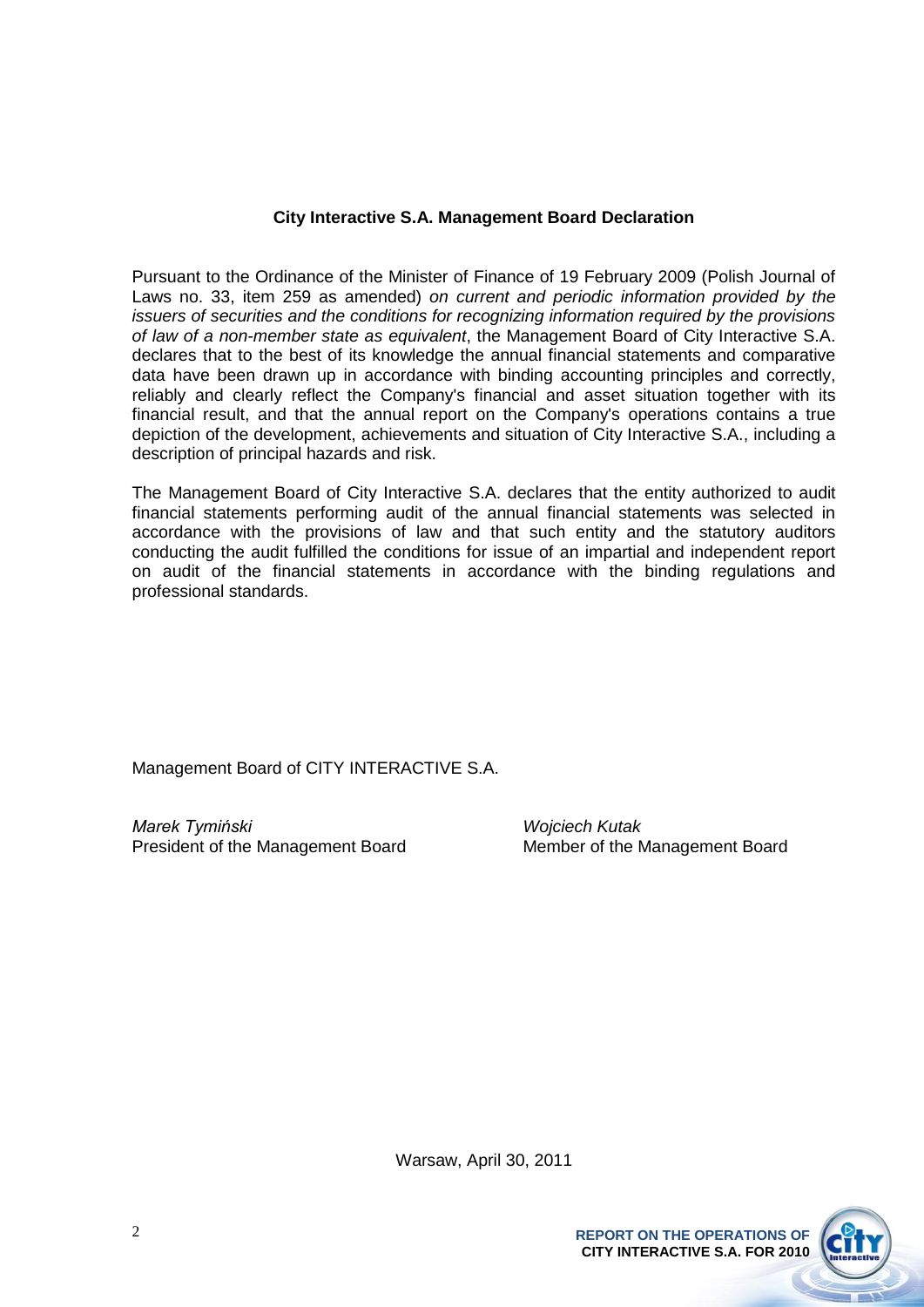### **I. Introduction**

### **1. General characteristics of City Interactive S.A.'s operations**

City Interactive S.A. operates in the video game development and publishing market, both within Poland and abroad. It is the first publicly traded company in this sector in Central and Eastern Europe and the first to emerge as an international player. City Interactive is focused on developing a high quality product range with different game genres, including action games in particular.

Within its business in the gaming market, the Issuer appears as:

Developer – having its own development studio in which new projects are created,

Publisher – which acquires licenses to games manufactured by external studios, being responsible for translation, marketing policy and releasing them,

Distributor – which sells products directly to retail chains, distributor networks, internet portals and others.

Through fulfilling these three functions, City Interactive S.A. can effectively control the process of creating and distributing games without needing to involve a large number of other companies – agents in the process of introducing its products to the market.

### **2. Share capital**

### **2.1. Company share capital**

As at December 31, 2010 the Issuer's share capital amounted to PLN 1 265 000 (one million, two hundred and sixty-five thousand Polish zloty) and was divided into 12 650 000 (twelve million, six hundred and fifty thousand) shares of a nominal value of PLN 0.10 each, of which:

- 10 000 000 series A shares,  $\bullet$
- 40 000 series B shares,
- 250 000 series C shares,
- 110 000 series D shares.

Series A shares were subscribed for by then-current shareholders in City Interactive Sp. z o.o. at the moment the company was transformed into a spółka akcyjna (joint stock company).

Series B shares were issued under an incentive scheme and were subscribed for by the Company's employees and associates. The District Court made registration of the increase in share capital as a result of issuing series B shares on 10 August 2007.

Series C shares were subject to a public offering in November 2007, which was a complete success. All shares on offer have been subscribed for and are paid up. On 17 December 2007 the District Court in Warsaw made registration of the increase in the Company's share capital as a result of issuing series C shares.

Series B shares were issued under an incentive scheme and were subscribed for by the Company's employees and associates. The District Court made registration of the increase in share capital as a result of issuing series D shares on 9 October 2009.

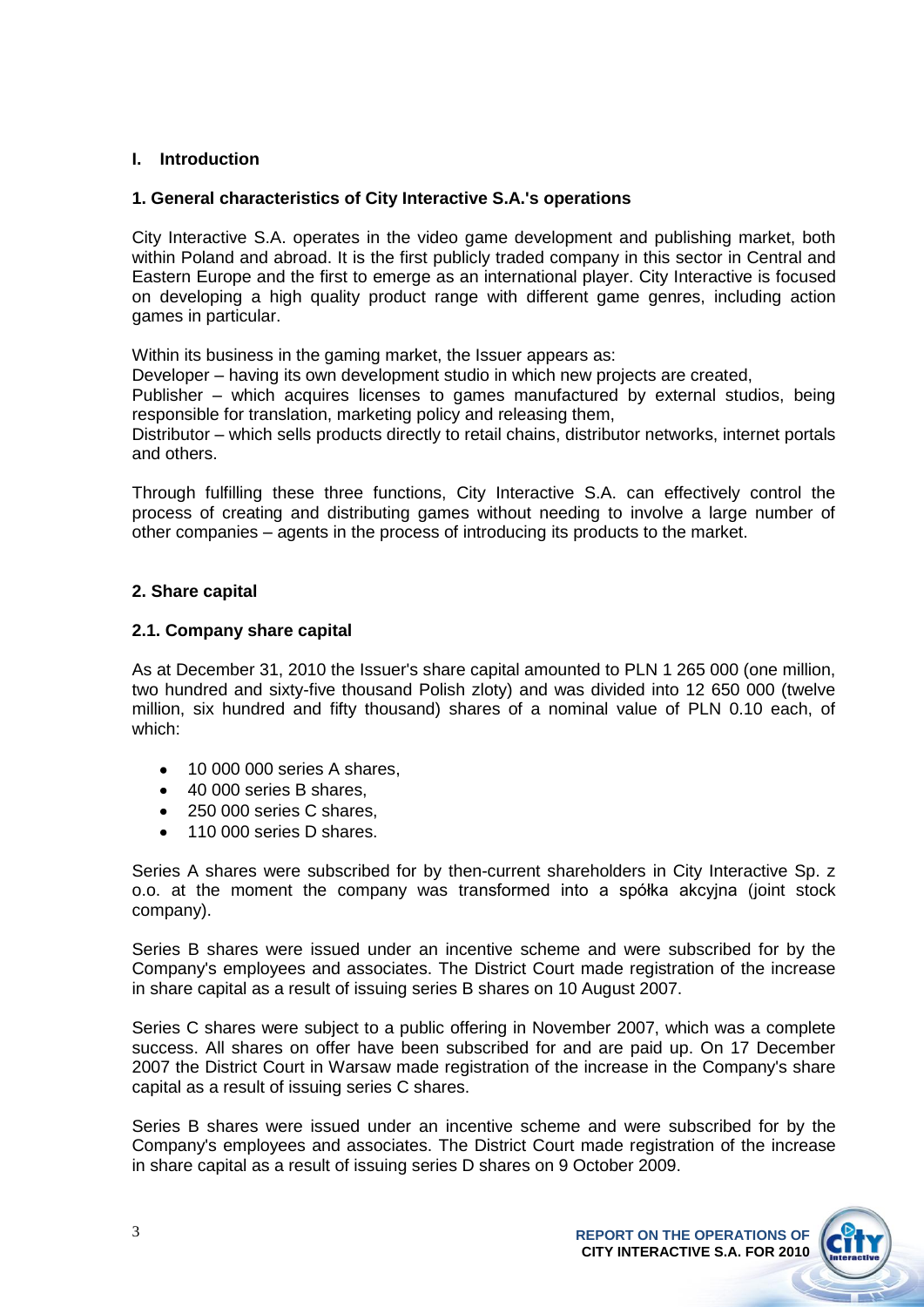There are no securities carrying special control entitlements in relation to the Issuer, since in accordance with City Interactive S.A.'s articles of association all shares issued are ordinary bearer shares with equal nominal value carrying the same rights and obligations for each shareholder.

### **2.2. Information on agreements known to the Issuer, pursuant to which there may be a change in the proportions of shares held by current shareholders. Indication of limitations concerning transfer of ownership to securities in the Company**

The Company has no information concerning other agreements (including agreements entered into after the end of the reporting period) under which proportions of shares held by existing shareholders might change in the future.

There are also no limitations on exercise of the right to vote carried by the Issuer's shares.

### **2.3. Information on the system for controlling employee share programs**

All shareholders whose stake in the Issuer's share capital as at the date of approving the issue prospectus exceeded 2% undertook towards the Company that during the twelvemonth period from the date of the first listing of rights to the Issuer's shares on the Warsaw Stock Exchange they would not encumber or pledge – with the exception of the possibility to establish a pledge for a bank in order to provide collateral for loans, nor dispose nor in any other manner transfer ownership, nor undertake to perform such action in relation to the entirety or part of shares, in any manner for the benefit of any person or entity unless consent for such action is expressed by the Company's Supervisory Board. The obligation was intended to cease being binding in the event that the Company's share price (closing rate on the WSE) exceeded the issue price by at least 20%.

The above obligation concerned a total of 8 987 265 series A shares held by the abovementioned shareholders, which constituted 90% of shares held by them as at the date on which the prospectus was approved.

All shares which were subject to agreements on limitation of their assignability were deposited in brokerage accounts held by Dom Maklerski IDMSA.

The Company has no information concerning other agreements (including agreements entered into after the end of the reporting period) under which proportions of shares held by existing shareholders might change in the future.

There are also no limitations on exercise of the right to vote carried by the Issuer's shares.

In July 2007 the Company issued 40 000 series B shares at an issue price of PLN 1 under a motivational program for its employees and significant associates. Persons subscribing for series B shares entered into a lock-up agreement with the Company, limiting the assignability of shares for a period of either two or three years. In this manner the Issuer's employees and associates holding a total of 40 000 series B shares in CITY INTERACTIVE S.A., constituting in total 100% of series B shares in the Issuer, entered into an agreement with the Company pursuant to which they undertook not to dispose of any of series B shares held for a period of 1 year and:

- 70% of series B shares held for a period of one subsequent year for a total of 20 150 shares,

- 90% of series B shares held for a period of one subsequent year for a total of 19 850 shares,

Furthermore some persons under the aforementioned motivational program also became the holders of series A shares at a price of PLN 1. Employees and associates holding a total of 35 650 series A shares in CITY INTERACTIVE S.A. submitted an official obligation not to dispose of any of the shares held for a period of 1 year and 90% of shares held for a period of two subsequent years.

All shares which were subject to agreements on limitation of their assignability were deposited in brokerage accounts held by Dom Maklerski IDMSA.

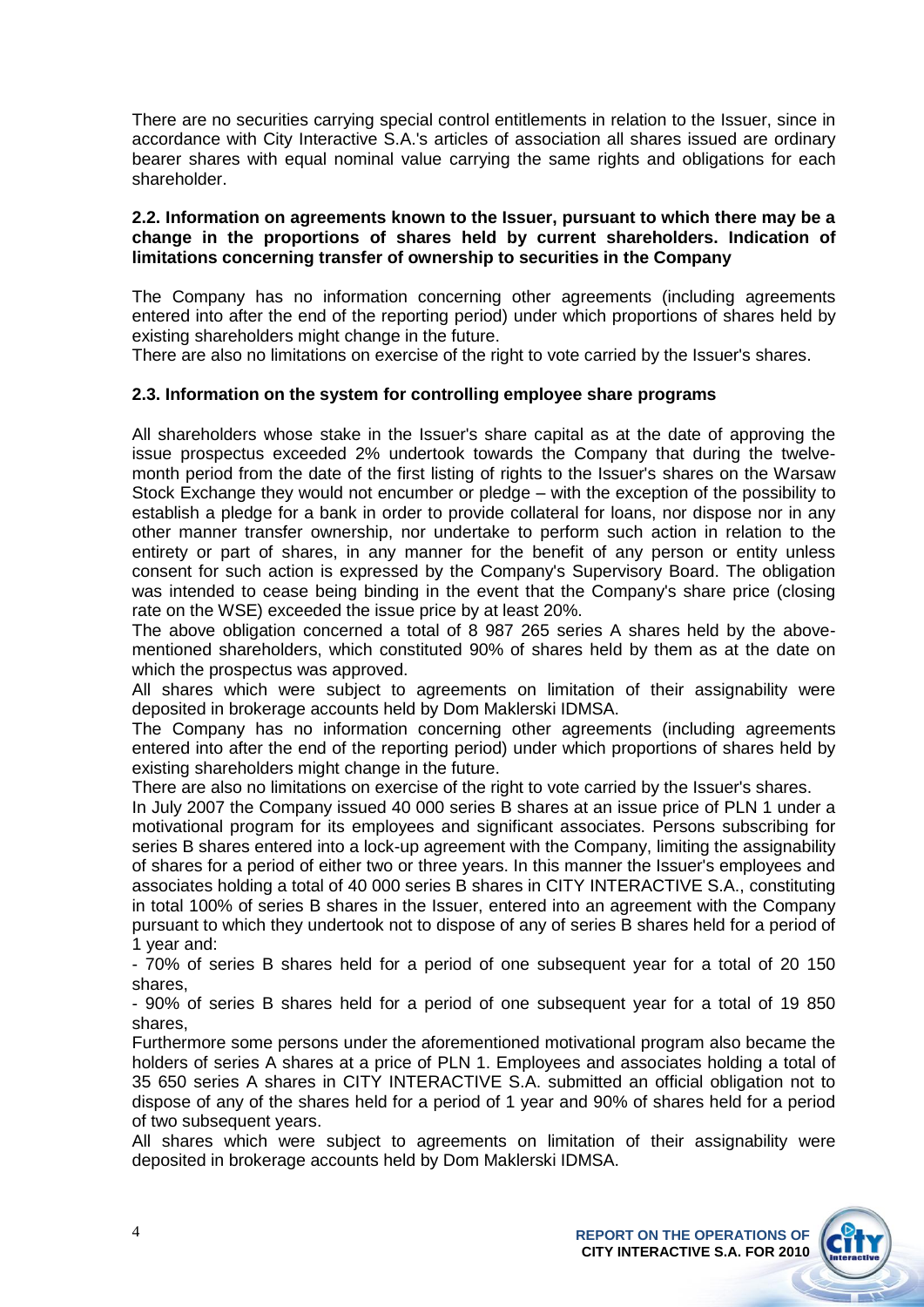In the event of employment or cooperation being terminated with a shareholder holding shares covered by the motivational program, his/her shares were or are transferred to another person designated by the Company's Management Board.

110 000 ordinary series D shares in the Company were issued on 30 June 2009. These shares were subscribed for by the Company's employees at the issue price – PLN 1 per share.

There are also no limitations on exercise of the right to vote carried by the Issuer's shares subscribed for under the employee scheme.

### **2.4. Specification of the total quantity and nominal value of shares in the Issuer held by management and supervisory personnel**

| <b>Person</b>   | <b>Position</b>                             | Shares held as at Dec<br>31, 2010 | <b>Nominal value of</b><br>shares held as at Dec<br>31, 2010 |
|-----------------|---------------------------------------------|-----------------------------------|--------------------------------------------------------------|
| Marek Tymiński  | President of the<br><b>Management Board</b> | 6 480 794                         | 648 079.40                                                   |
| Artur Winiarski | Member of the<br><b>Management Board</b>    | 24 000                            | 2 400.00                                                     |
| Lech Tymiński   | Member of the Supervisory<br><b>Board</b>   | 9565                              | 956.50                                                       |

### **3. Concise description of the Company's significant achievements or failures in 2010, together with events having an impact on the financial result**

### **Sniper: Ghost Warrior – most successful release**

The Company's key and simultaneously the most eagerly awaited release in 2010 – "Sniper Ghost Warrior", was received with enthusiasm by the market, gaining outstanding sales results both globally and in Poland. "Sniper Ghost Warrior" was released on June 25, 2010 in North America, main European markets including Poland and in Australia and New Zealand. "Sniper Ghost Warrior" is a high quality first-person action game. The product offers the

highest quality graphics, advanced game play and an interesting storyline. Players receive sniper rifles with reproduction ballistics, taking into account the wind and the impact of the body on the stability of the shot. Aside from this, there is the possibility to turn off breathing or switch on "sniper mode", making it easy to shoot opponents and stabilize the rifle while taking a shot. A team with many years' experience in producing action games worked on creation of the game.

Diverse sales channels (including an increase in the share of electronic sales channels), distribution in the largest retail chains in North America and Europe and extensive marketing activities meant that as at the date of drawing up the financial statements the game was being sold at a level exceeding 1.1 million copies. In 2010 the product held high positions in sales in Australia, France, Sweden, Norway, the UK, Germany and the US. Revenues from sales of Sniper: Ghost Warrior had an enormous impact on the result for 2010. We were able to create a remarkably strong brand which the Company can use to maximize revenues (including through release of the game on the Sony PlayStation®3 and production of a sequel) in 2011 and beyond. At the same time City Interactive S.A. became Poland's first truly global game developer and publisher.

### **Cooperation with UBISOFT**

In 2010 City Interactive S.A. expanded cooperation with UBISOFT, a global publisher and distributor of video games, responsible for commercial activities in areas including Switzerland, Germany and Austria. UBISOFT is a partner which has provided strong support for City Interactive S.A.'s publishing activities in German-speaking countries, which are important markets.

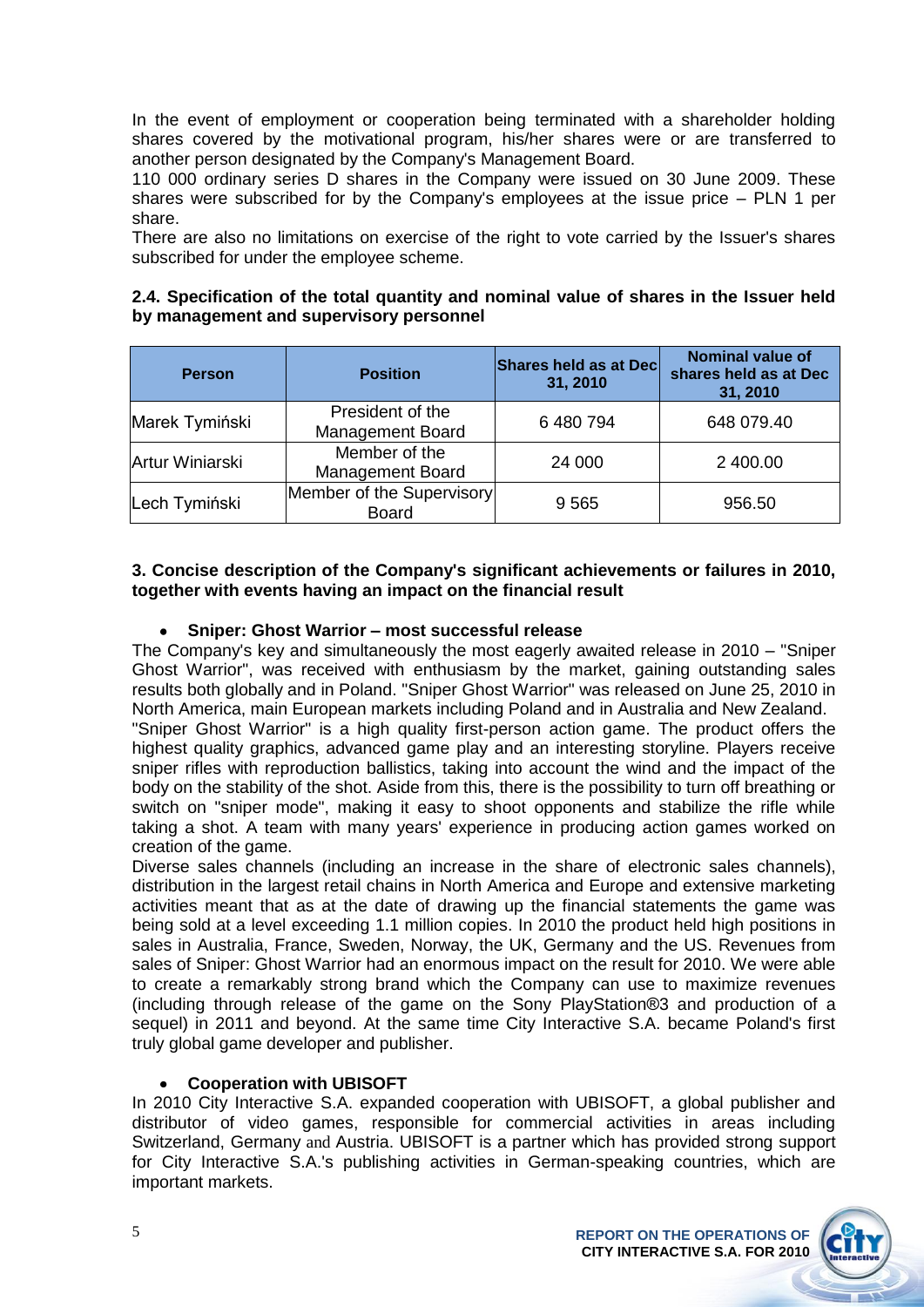### **Agreement with The Producers Limited**

City Interactive S.A. signed an agreement with The Producers Limited, a company belonging to the Mastertronic Group Limited, based in Huntingdon, Great Britain, pursuant to which The Producers Ltd. provides services connected with logistics and distribution of the Issuer's products in the UK, including the Isle of Man and Ireland. The Company ceased cooperation with the bankrupt company Trilogy Logistics Ltd., which previously provided distribution and logistics services for the Company's products in the UK.

### **Conclusion of a distribution agreement with Solutions 2 Go, Inc.**

Subsidiary City Interactive USA, Inc. signed an agreement in February 2010 with Solutions 2 Go, Inc., based in Mississuaga, Canada, pursuant to which Solutions 2 Go provides services connected with distribution of some of the Company's products. Solutions 2 Go is known for its sales successes on the Canadian market.

### **Agreement with NAVARRE and COKEM**

Subsidiary City Interactive USA, Inc. signed distribution agreements with NAVARRE and COKEM, which enabled financing by these contracting parties of the costs of creating media and licensing fees for console manufacturers.

### **Agreement with Namco Bandai**

City Interactive S.A. entered into an agreement concerning the distribution of Sniper Ghost Warrior on the Xbox 360 and PC in retail chains located in Holland, Belgium, Italy and Spain.

### **Agreement with Panavision**

City Interactive S.A. entered into an agreement concerning distribution of Sniper Ghost Warrior for the Xbox 360 and PC in retail chains located in Scandinavia (Sweden, Norway, Denmark and Finland)

### **License for the Sony PlayStation®3 in North America**

In august 2010 City Interactive USA Inc., based in the US – a subsidiary of City Interactive S.A., entered into a license agreement with Sony Computer Entertainment America LLC for the manufacture and release of games for the Sony PlayStation®3 in North America. This is a strategic agreement – the Sony PlayStation®3 is one of the most popular video game platforms in the world.

### **Purchase of the license for CryENGINE® 3 game engine**

On 28 October 2010 the Issuer's Management Board entered into a license agreement with Crytec® GmbH with its registered office in Germany. The subject of this agreement is grant to the Company of a license to use CryENGINE® 3 technology (a game engine) in two of the Company's products, including "Sniper: Ghost Warrior 2" and a project with working title "WW II". The Company indents to release both games produced based on CryENGINE® 3 technology for Xbox360® and Sony PlayStation® 3 as well as PC.

CryENGINE®3 is one of the most advanced and state-of-art technologies dedicated for the development of First Person Shooter action games. This technology includes high quality graphics visualization system, advanced module supporting character artificial intelligence, physical engine, support for character animation and video sequence, efficient game world development tools and new version testing tools. CryENGINE® 3 also supports game display in 3D technology (using special television screens and glasses) and multiplayer mode (through the Internet or a local network).

### **Authorization from the Extraordinary General Meeting of Shareholders to buy back own shares**

On 8 November 2010 the Issuer's Extraordinary General Meeting of Shareholders adopted a resolution authorizing the buyback of own shares by City Interactive S.A. The Issuer's

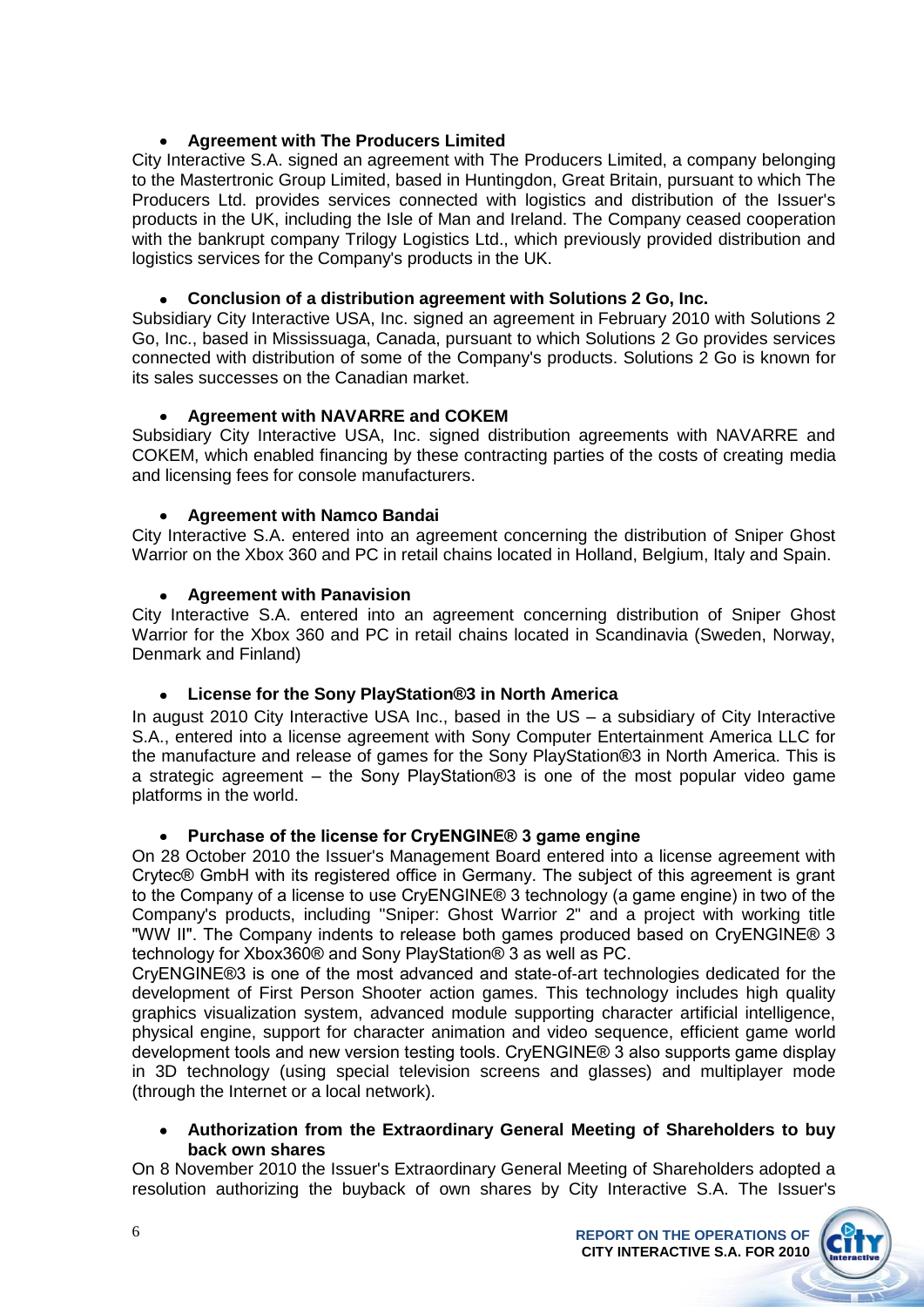Management Board was granted authorization to draft a detailed buy-back plan and to execute this when in the best interest of the Company. Under the program up to 1 million of its own shares will be repurchased by the parent for a price not exceeding PLN 40 each. Such block constitutes 7.9 percent of the parent's share capital. The aggregate budget for the buy-back transaction is capped at PLN 16 m, i.e. the balance of a reserve fund created for that purpose. Shares bought back by City Interactive S.A. will be canceled or used for investment purposes.

### **Implementation of an incentive scheme**

The City Interactive S.A. Extraordinary General Meeting of Shareholders approved an incentive scheme for executives employed within the Group. The Issuer intends to issue 150,000 free warrants convertible to the same number of series E shares. The scheme is divided into two annual tranches covering the years 2011-2012. The number of persons to whom the proposal is targeted cannot exceed 30. Key employees of the Issuer's Group, excluding the President of the Issuer's Management Board, are eligible to participate in the incentive scheme. Beneficiaries will be allowed to acquire warrants convertible to shares under two equal tranches of 75 000 shares each, for the price equal to the average share price for the last three months, i.e. PLN 16.45. To be authorized to convert warrants to new shares under the first tranche, consolidated earnings per share (EPS) for 2011 have to reach at least PLN 2.77. The achievement of this threshold will entitle holders to convert 75 percent of the pool of warrants allocated for that year, i.e. slightly over 56 000. If EPS reaches PLN 3.16, the beneficiaries will be authorized to convert the remaining warrants. For the pool for 2012 the mechanism is basically the same, however EPS must reach at least PLN 3.14 (75% of warrants allocated for 2012) and PLN 3.54 (25% of warrants allocated for 2012). Warrants will be convertible to shares only after the General Meeting approves the financial statements for the year covered by the scheme.

### **Purchase of a license for the Unreal® Engine 3 game engine**

On 22 November 2010 the Issuer's management board executed a license agreement with Epic Games Inc., based in the United States. The agreement covered grant to the Issuer of a license for use of the latest version of Unreal® Engine 3 technology in the game "Alien Fear", which the Issuer plans to launch for the Xbox360®, PlayStation® and PC. Unreal® Engine 3 is one of the leading technologies used in first person shooters. This technology is used in many games developed by the largest global firms. Unreal® Engine 3 is a proven system for visualizing high quality graphics, an effective artificial intelligence support module, a system for realistic reproduction of physics, animation support and a set of effective tools for game developers.

### **Stuart Black as Creative Director of the Issuer's new development studio in the UK**

In December 2010 the Issuer's management board announced the opening of a new video game development studio in London. Stuart Black became Creative Director. Stuart is an experienced game developer who has been active in the industry for 16 years.

The first project for the new London studio will be a WWII-based shooter with a vivid storyline, developed in collaboration with the studio in Rzeszow. The project, with working title "WW II", is a classic of the genre created on the basis of the most popular theme, however with a modern approach to the latest action games.

### **II. Discussion of primary economic and financial values disclosed in the annual financial statements**

Balance sheet data was converted according to the average exchange rate published by the National Bank of Poland as at the date of drawing up the financial statements, which as at the end of the reporting period amounted to:

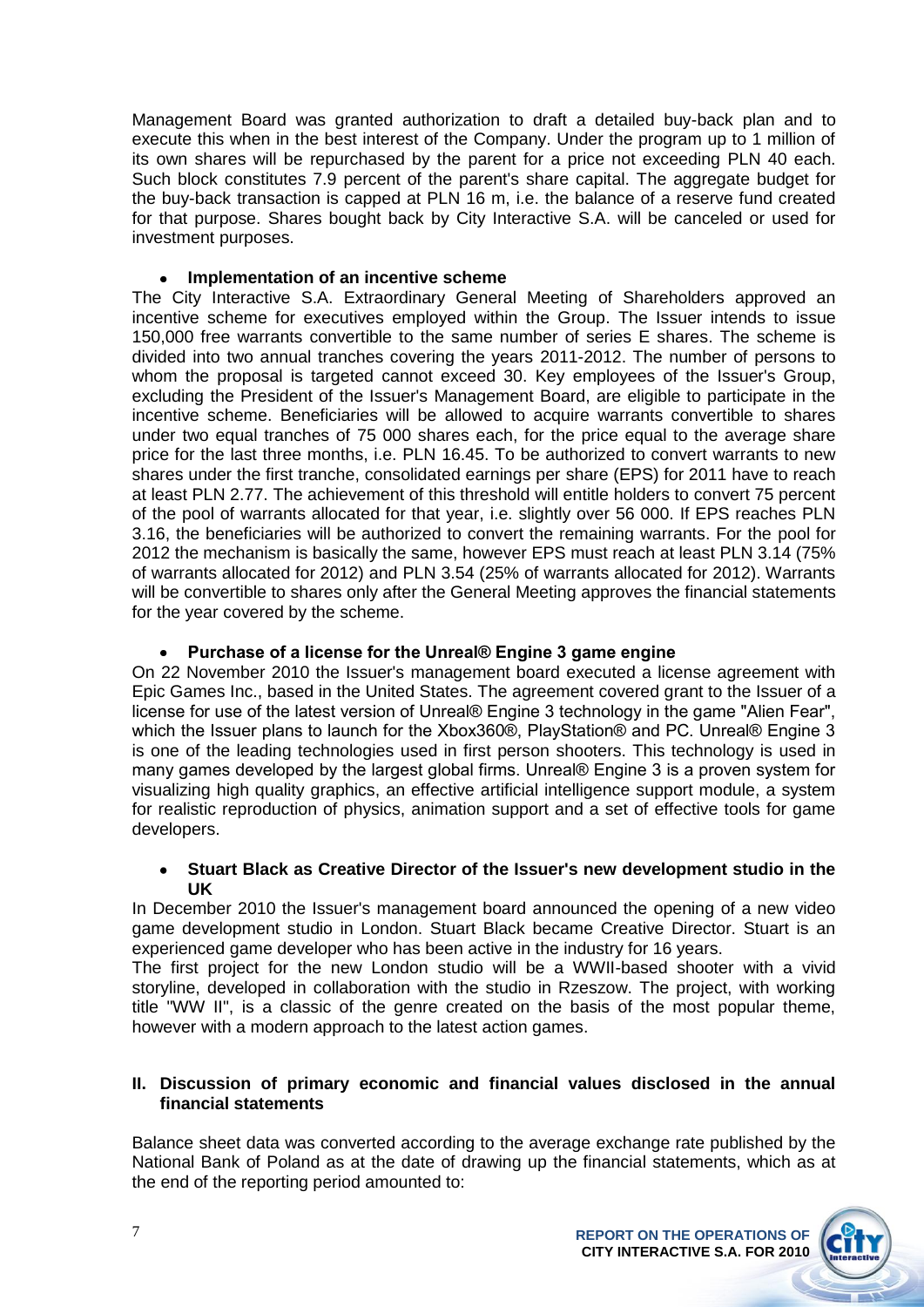- as at December 31, 2009 PLN 4.1082/EUR,  $\bullet$
- as at December 31, 2010 PLN 3.9603/EUR.  $\bullet$

Data in the profit and loss statement and statement of cash flows was converted into EUR according to the exchange rate established as an average of the exchange rates published by the National Bank of Poland as at the last day of each month of the year:

- for 2009 PLN 4.3406/EUR,  $\bullet$
- for 2010 PLN 4.4404/EUR.  $\bullet$

### **Selected financial data converted into EUR**:

|                                                                      | 01.01.2010-<br>31.12.2010<br>thousands<br><b>PLN</b> | 01.01.2009-<br>31.12.2009<br>thousands<br><b>PLN</b> | $01.01.2010 -$<br>31.12.2010<br>thousands<br><b>EUR</b> | $01.01.2009 -$<br>31.12.2009<br>thousands<br><b>EUR</b> |
|----------------------------------------------------------------------|------------------------------------------------------|------------------------------------------------------|---------------------------------------------------------|---------------------------------------------------------|
| <b>Profit and loss statement</b>                                     |                                                      |                                                      |                                                         |                                                         |
| Net revenue from sale of products, goods<br>for resale and materials | 75 540                                               | 27 108                                               | 18 864                                                  | 6 245                                                   |
| Profit (loss) from operating activities                              | 32 866                                               | $-14889$                                             | 8 2 0 8                                                 | $-3430$                                                 |
| Gross profit (loss)                                                  | 31 690                                               | $-15.534$                                            | 7914                                                    | $-3.579$                                                |
| Net profit (loss)                                                    | 25823                                                | $-12961$                                             | 6449                                                    | -2986                                                   |
|                                                                      |                                                      |                                                      |                                                         |                                                         |
| Number of shares                                                     | 12 650                                               | 12 650                                               | 12 650                                                  | 12 650                                                  |
| Profit (loss) per ordinary share                                     | 2,04                                                 | $-1,02$                                              | 0,51                                                    | $-0,24$                                                 |
|                                                                      |                                                      |                                                      |                                                         |                                                         |
| <b>Balance sheet</b>                                                 |                                                      |                                                      |                                                         |                                                         |
| Non-current assets                                                   | 16 372                                               | 14 694                                               | 4 1 3 4                                                 | 3577                                                    |
| <b>Current assets</b>                                                | 43 230                                               | 20 852                                               | 10 916                                                  | 5076                                                    |
| <b>Total assets</b>                                                  | 59 601                                               | 35 545                                               | 15 050                                                  | 8652                                                    |
|                                                                      |                                                      |                                                      |                                                         |                                                         |
| Equity                                                               | 43 557                                               | 17 755                                               | 10 998                                                  | 4 3 2 2                                                 |
| Share capital                                                        | 1 2 6 5                                              | 1 2 6 5                                              | 319                                                     | 308                                                     |
| Liabilities and provisions for liabilities                           | 16 044                                               | 17791                                                | 4 0 5 1                                                 | 4 3 3 1                                                 |
| Non-current liabilities                                              | 201                                                  | 242                                                  | 51                                                      | 59                                                      |
| <b>Current liabilities</b>                                           | 15 843                                               | 17 248                                               | 4 0 0 0                                                 | 4 2 7 2                                                 |
| <b>Total equity and liabilities</b>                                  | 59 601                                               | 35 545                                               | 15 050                                                  | 8652                                                    |
|                                                                      |                                                      |                                                      |                                                         |                                                         |
| <b>Statement of cash flows</b>                                       |                                                      |                                                      |                                                         |                                                         |
| Net cash flows from operating activities                             | 27 210                                               | 3671                                                 | 6795                                                    | 846                                                     |
| Net cash flows from investing activities                             | $-10132$                                             | $-8448$                                              | $-2530$                                                 | $-1946$                                                 |
| Net cash flows from financing activities                             | $-2896$                                              | 3839                                                 | $-723$                                                  | 884                                                     |
| <b>Ending cash balance</b>                                           | 14 182                                               | $-938$                                               | 3542                                                    | $-216$                                                  |

Presented cumulatively for the four quarters, City Interactive S.A. recorded revenue from sales of PLN 75.54 million, which is a 179% increase in comparison with the same period a year earlier.

### **1. Balance sheet**

The Company's carrying amount as at December 31, 2010 closed at PLN 59.6 million, which constitutes a 68% increase in comparison with December 31, 2009.



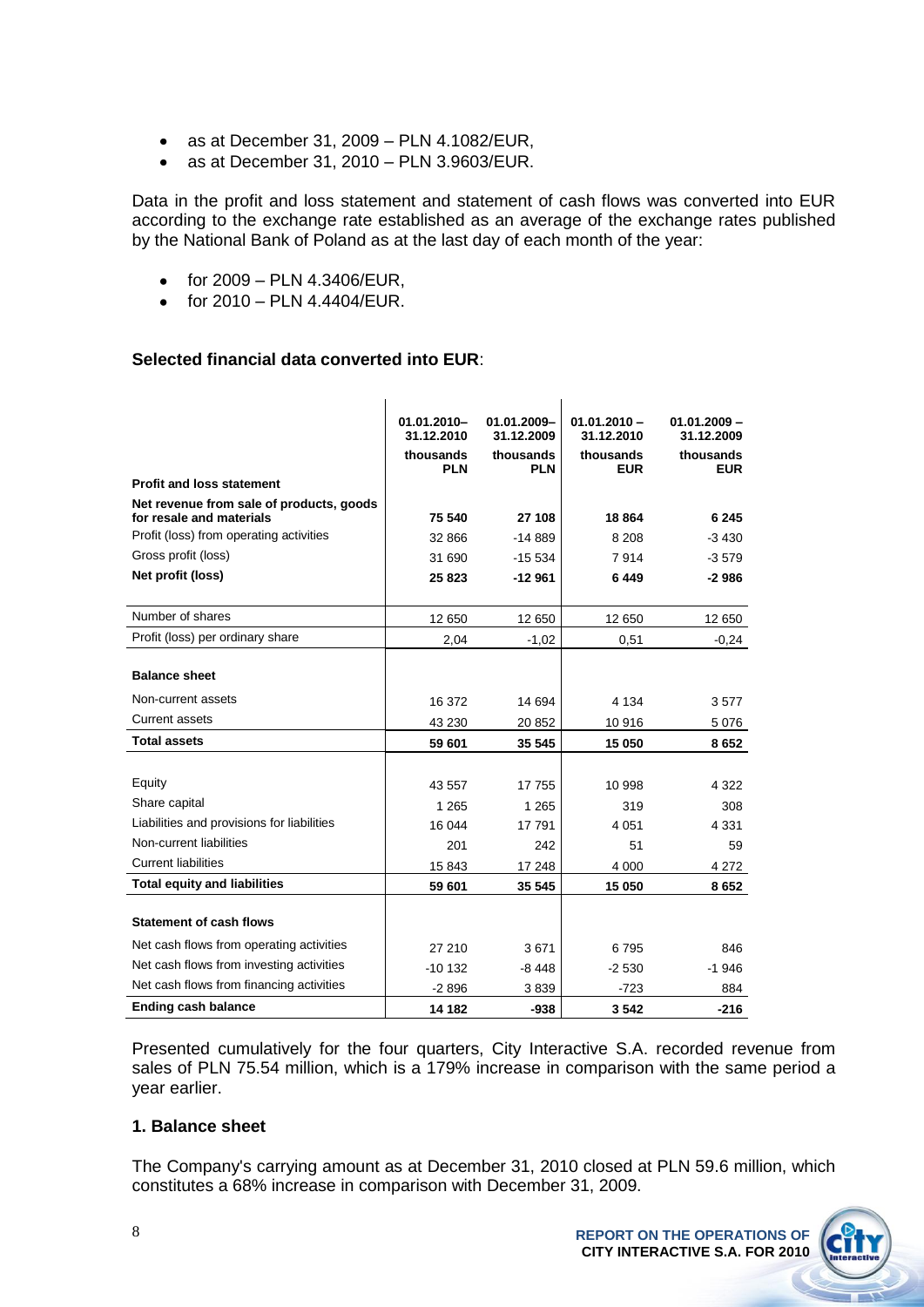### **Assets**

Non-current assets in the financial statements as at December 31, 2010 amounted to PLN 16.37 million and had increase by 11% in comparison with the situation as at December 31, 2009, constituting 27% of the Company's total property.

The growth in non-current assets results first and foremost from an increase in intangible assets. The difference between intangible assets as at the end of 2010 and as at the end of 2009 amounts to PLN 2.84 million (an increase of 28%).

The Company's current assets as at December 31, 2010 amounted to PLN 43.23 million and constituted 73% of total assets; current assets had grown by 107% in comparison with the situation as at December 31, 2009.

The main current asset item which had the greatest impact on this growth are cash and cash equivalents, together with trade receivables. The Company's cash and cash equivalents amounted to PLN 14.18 million, while trade receivables recorded PLN 7.5 million. (an increase of 63%).

### **Equity and liabilities**

As at December 31, 2010 the Company's equity amounted to PLN 43.56 million, which denotes a 141% increase in comparison with December 31, 2009, mainly resulting from the net profit recorded.

The Company's liabilities and provisions for liabilities amounted to PLN 16.04 million and dropped by 8% in comparison with 2009. This drop results from a decrease in current liabilities, first and foremost payment of liabilities under loans by PLN 2.04 million. The book value of Company shares as at December 31, 2010 amounted to PLN 2.04.

### **2. Profit and loss statement**

The Company's net revenue from sales amounted to PLN 75.54 million, which constitutes a 179% increase in comparison with the adjusted statements for 2009.

Profit on operating activities amounted to PLN 32.87. The result was most impacted by revenue from sales of own products, which constituted 83% of the Company's total revenues. The main cost items having impact on results during the current period are production costs at PLN 26.11 million, impairment charges on intangible assets at approx. PLN 1.5 million, impairment charges on receivables at PLN 1.58 million and the liquidation of damaged or economically nonviable stocks at PLN 0.83 million.

Profit on operating activities amounted to PLN 31.69 million. The PLN 1.18 million loss on financing activities results mainly from interest paid on bonds, loans and negative exchange rate differences.

The Company's net profit amounted to PLN 25.82 million.

Net profit per share in the Company in 2010 amounted to PLN 2.04.

### **3. Statement of cash flows**

The Company began 2010 with PLN 457 759.62 in cash and cash equivalents.

Net cash flows from operating activities amounted to PLN 27.21 million. The most significant impact on positive operating cash flows came from impairment charges and interests, which in total amounted to PLN 2.56 million.

Net cash flows from investing activities amounted to PLN –10.13 million. Expenditures connected with financing work on subsequent Company products were significant items here.

Net cash flows from financing activities amounted to PLN – 2.90 million. Expenditures connected with repayment of loans and borrowings had the greatest impact here.

Cash and cash equivalents at the end of the reporting period amounted to PLN 14.64 million.

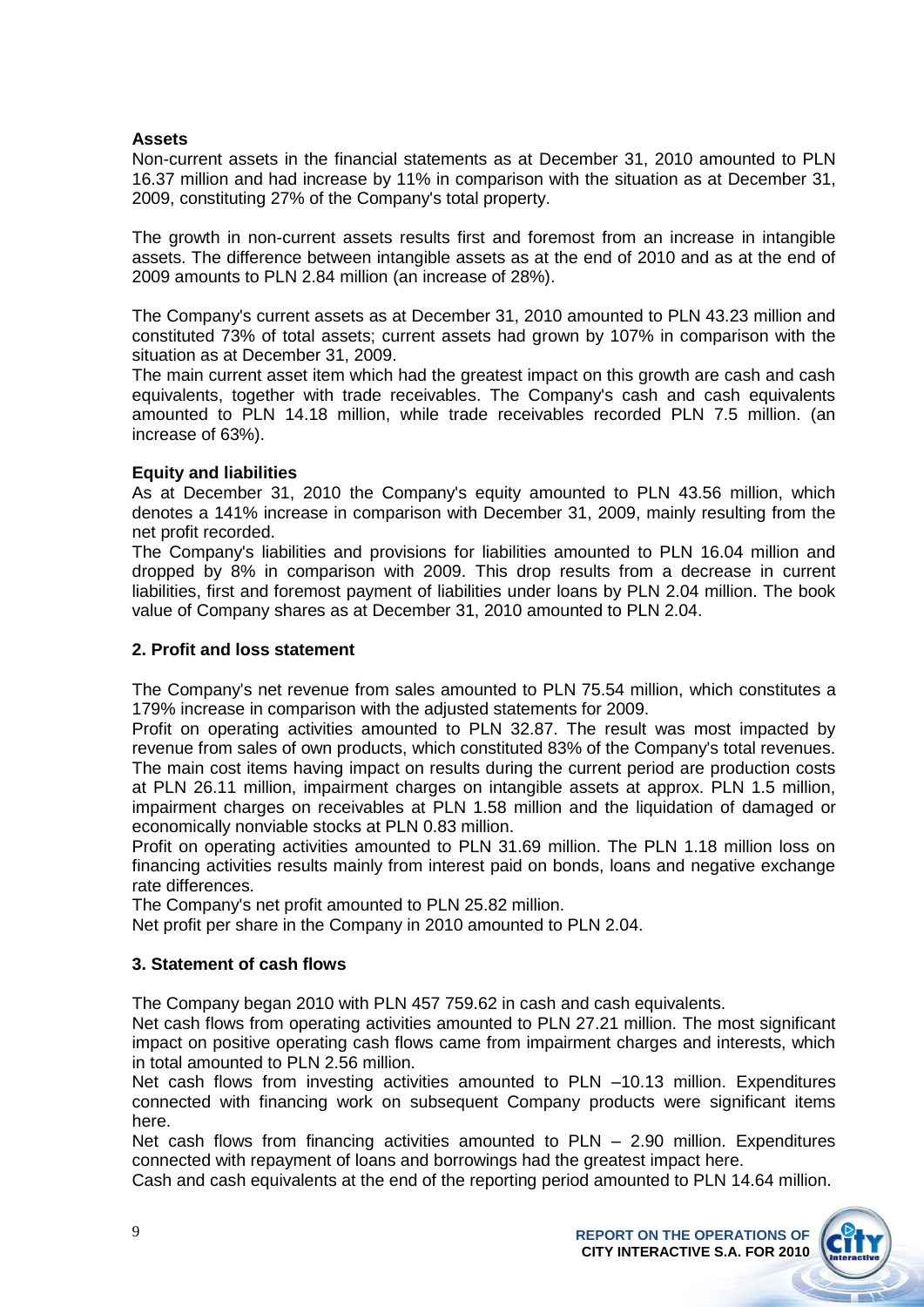### **III. Information on principal products, goods and services, together with their quantitative and qualitative specification and the share of specific groups within City Interactive S.A. total sales, and also changes here in 2010**

City Interactive S.A.'s operations consist of the creation of video games or the purchase of other companies' titles and their wholesale throughout the world. The Company places emphasis on sales in the form of distributing finished media with computer programs (finished goods), however in some cases sells licenses for the distribution of games within a specific area and a specific time period.

The structure of revenue from sales achieved by the Company over the period 2009 - 2010 with consideration to the type of product offered is as follows:

| <b>Revenues</b>                         | 2010       | $\%$    | 2009          | $\%$    | 2010 / 2009 |
|-----------------------------------------|------------|---------|---------------|---------|-------------|
| Sales of own products                   | 62 908 995 | 83.28%  | 12 954 452    | 47.79%  | 385.62%     |
| <b>Sales of licensed products</b>       | 3861493    | 5.11%   | 7638267       | 28.18%  | $-49.45%$   |
| Sales of goods for resale and materials | 670 271    | 0.89%   | 610 566       | 2.25%   | 9.78%       |
| License sales                           | 6 660 527  | 8.82%   | 2849734       | 10.51%  | 133.72%     |
| <b>Distribution</b>                     | 1 438 783  | 1.90%   | 3 0 5 1 1 1 2 | 11.27%  | $-52.91%$   |
| <b>Total</b>                            | 75 540 069 | 100.00% | 27 108 131    | 100.00% | 178.66%     |

### **Product structure of revenue from sales in 2009 – 2010 in terms of revenue**

### **Product structure of revenue from sales in 2009 – 2010 in terms of quantity**

| <b>Revenues</b>                   | 2010      | %      | 2009                      | $\frac{9}{6}$ | 2010 / 2009 |
|-----------------------------------|-----------|--------|---------------------------|---------------|-------------|
| License sales                     | 281       | 0.01%  | 213                       | $0.01\%$      | 31.92%      |
| <b>Sales of licensed products</b> | 753 552   | 38.35% | 849 189                   | 42.38%        | $-11.26\%$  |
| Sales of own products             | 1 211 097 |        | 61.64%   1 154 517        | 57.61%        | 4.90%       |
| <b>Total</b>                      | 1964930   |        | 100.00% 2 003 919 100.00% |               | $-1.95%$    |

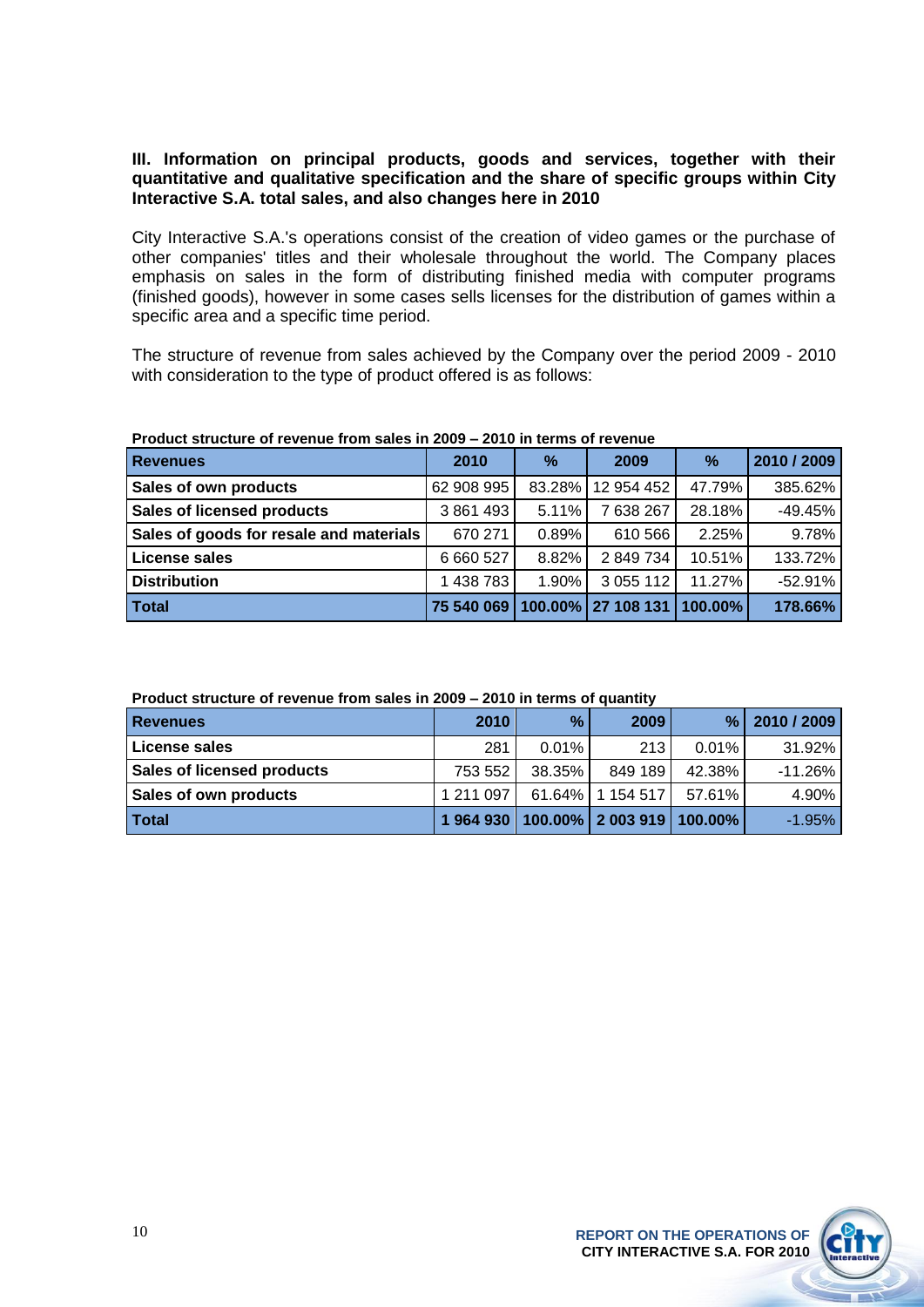



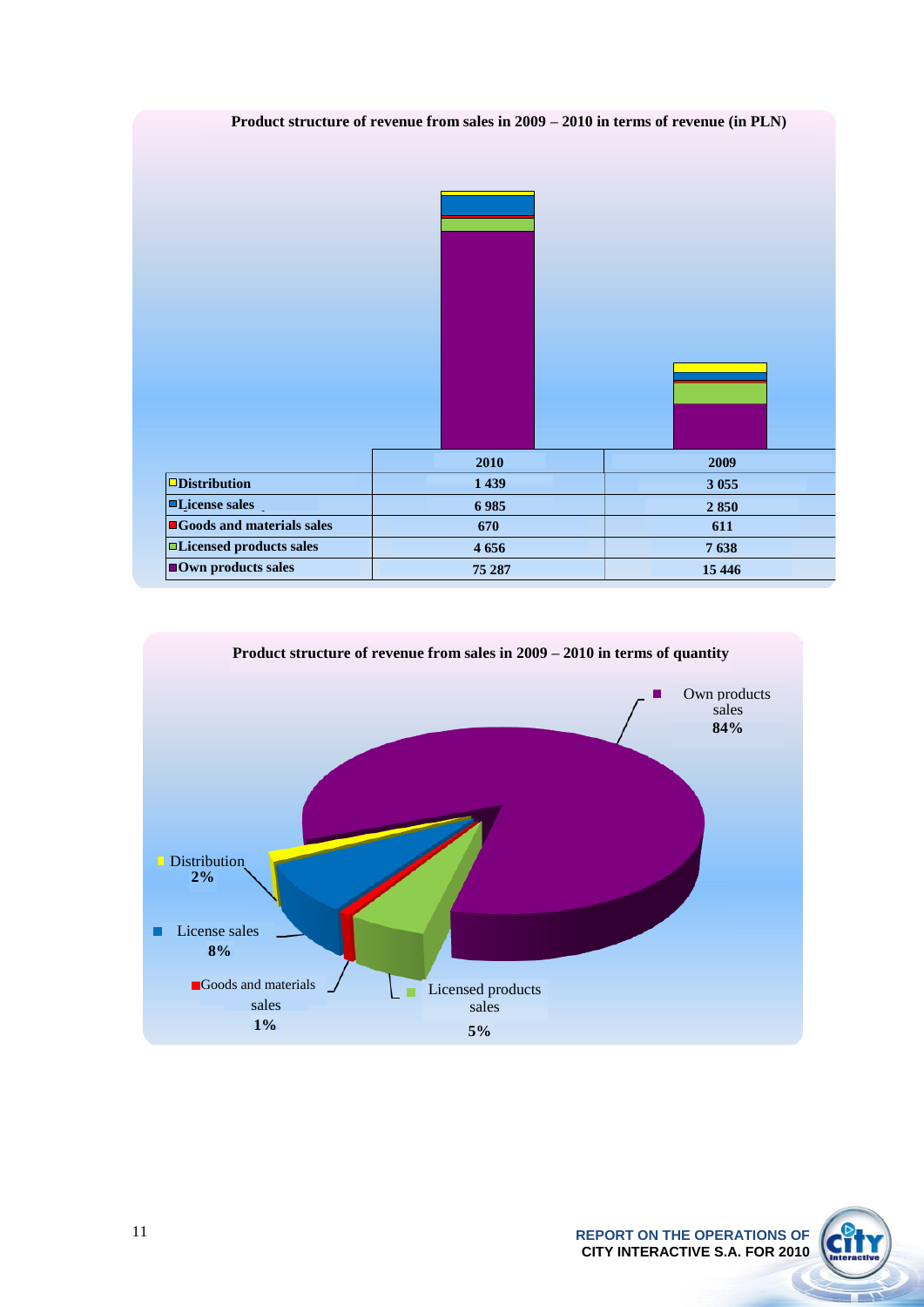### **IV. Information on sales markets, divided into domestic and international, together with sources of supply for production materials, goods and services, with specification of dependence on customers and suppliers**

The share of international sales in total revenues increased in 2010 from 73.37% to 75.72%. This results from development of an international distribution network.

| <b>Sales</b>  | 2010       | 2009       |
|---------------|------------|------------|
| International | 57 196 739 | 19 888 158 |
| Share         | 75.72%     | 73.37%     |
| Domestic      | 18 343 330 | 7 219 973  |
| Share         | 24.28%     | 26.63%     |
| <b>TOTAL</b>  | 75 540 069 | 27 108 131 |

### **Share of export in revenues on sale over the period 2009 – 2010**

In quantitative terms the share of export amounted to 70.27%. This confirms development of an international distribution network. In the statement showing the level of revenues generated in international markets, the significant difference in margins achieved on sales in Poland and abroad is clear.

### **Share of export in revenues in quantitative terms over the period 2009 – 2010**

| <b>Sales</b>  | 2010      | 2009      |
|---------------|-----------|-----------|
| International | 1 380 686 | 1 218 220 |
| Share         | 70.27%    | 60.79%    |
| Domestic      | 584 244   | 785 699   |
| Share         | 29.73%    | 39.21%    |
| <b>TOTAL</b>  | 1964930   | 2 003 919 |

The customers whose share in the Company's sales in 2010 exceeded 10% are:

|                | <b>Customer</b>           | <b>Share</b> |
|----------------|---------------------------|--------------|
| $\mathbf{1}$   | City Interactive USA Inc. | 28.09%       |
| 2.             | Business Area Sp. z o.o.  | 17.04%       |
| 3.             | Mastertronic Games Ltd    | 11.44%       |
| $\overline{4}$ | <b>Ubisoft GmbH</b>       | 10.14%       |

Other customers did not exceed the indicated level of significance.

The suppliers whose share in the Company's purchases exceeds 10% are:

| <b>Supplier</b>                    | <b>Share</b> |
|------------------------------------|--------------|
| Nintendo of Europe Nintendo Center | 11.78%       |
| 2. Microsoft Ireland               | 11.34%       |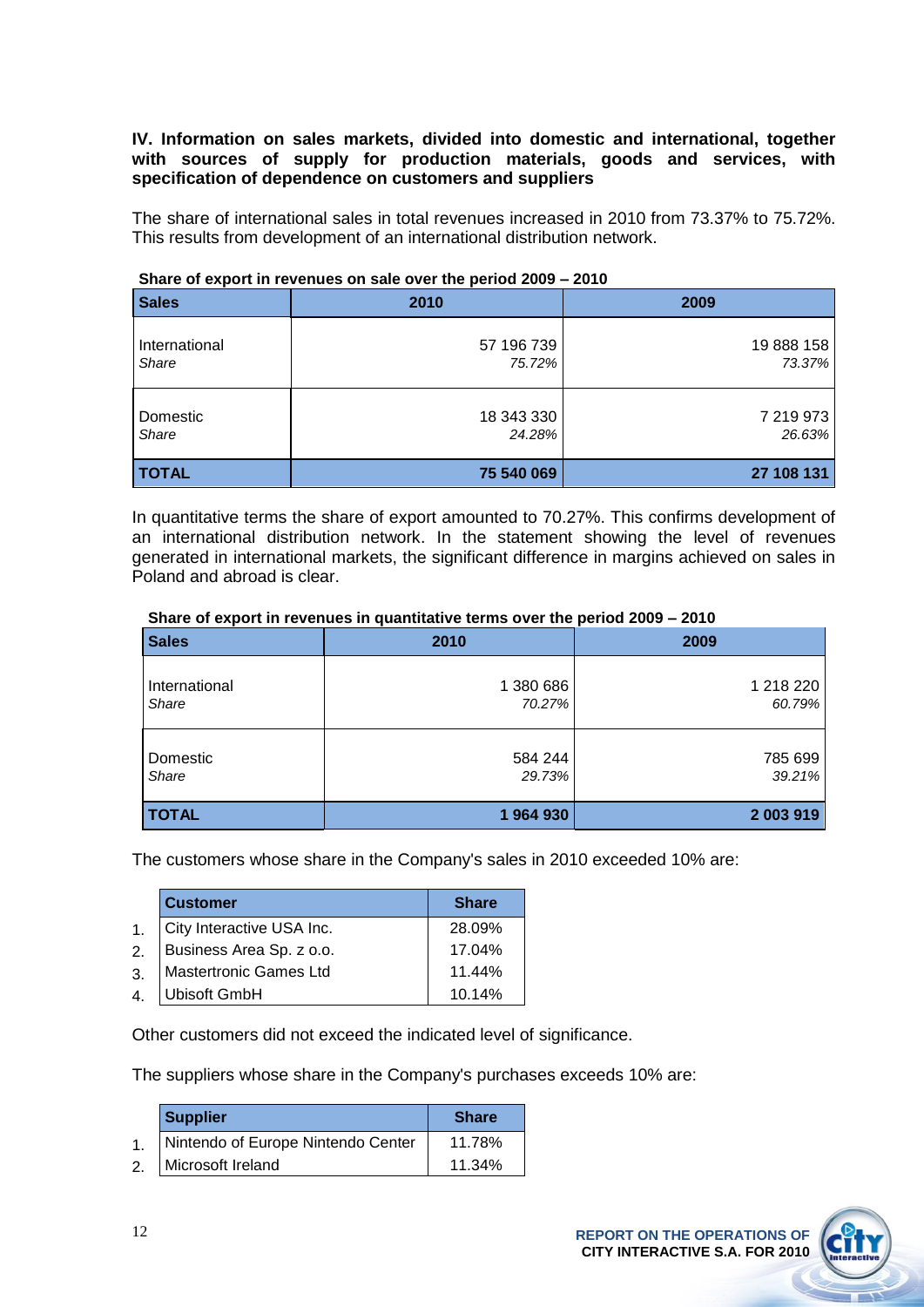Other suppliers did not exceed the indicated level of significance.

### **V. Significant risk factors and threats to the Company**

The most significant external risk factors from the Issuer's point of view are as follows:

### **Risk connected with the macroeconomic situation**

The Company's operations in the consumption and entertainment goods market are dependent on the macroeconomic situation in specific markets. Over previous years the entertainment industry has developed dynamically and it is estimated that the value of the video games market will exceed that of the film industry. In order to minimize risk the Issuer significantly diversifies the geographical sources of its revenues.

### **Competition risk**

The Company conducts operations in a market where the leading position is held by companies with strong, established positions. City Interactive S.A. has proved that it can successfully compete with them by using its greatest advantages: an experienced team, cost advantage and global distribution network. Its products are included in all price ranges. Games created for the Xbox360®, NINTENDO Wii™, Nintendo DS™, Sony PlayStation®3 and PC have high commercial potential and will be products which are competitive against others present in the market.

### **Risk of change in trends**

The Issuer operates in the new technology and virtual entertainment fields where a product's life cycle is relatively short. What cannot be counted out is the risk of new solutions appearing which mean that the products offered by the Company cease to be attractive and do not ensure the desired inflows. In order to minimize this risk a strategy has been adopted to follow trends and offer a range on the market which is proven and enjoys success amongst customers, rather than setting trends, a strategy which is a lot more expensive and risky. The Company's principal activities in this field are based on constant monitoring of the market with regard to the development of new technologies (e.g. 3D) and managing new segments created by new consoles.

The number of projects implemented means diversification of the product range and limitation of market risk. The Issuer is able to make effective use of the organization's strong points through a lower profitability threshold in comparison with competitors on the market.

### **Risk of change in legal and tax regulations**

Frequent changes in legal and tax regulations in Poland and other markets constitute a threat to the Issuer's operations. This concerns the regulation and interpretation of regulations connected with the capital market, labor law and social security, tax law and regulations concerning commercial law.

In some countries the issue of banning video games containing elements of violence is frequently raised. There is thus a risk of changes in international regulations or those applicable in a country where the Company sells its products which could turn out to be disadvantageous from the point of view of business. At the same time the Company conducts activities aimed at eliminating risk through cooperating with specialist law firms around the world.

### **Currency risk**

At the current time more than 76% of revenues are generated from export of goods and services to international markets. Sales are settled in foreign currencies, above all in euros but also in US and Australian dollars, British pounds and other currencies. Exchange rates are currently protected mainly through entering into forward contracts.

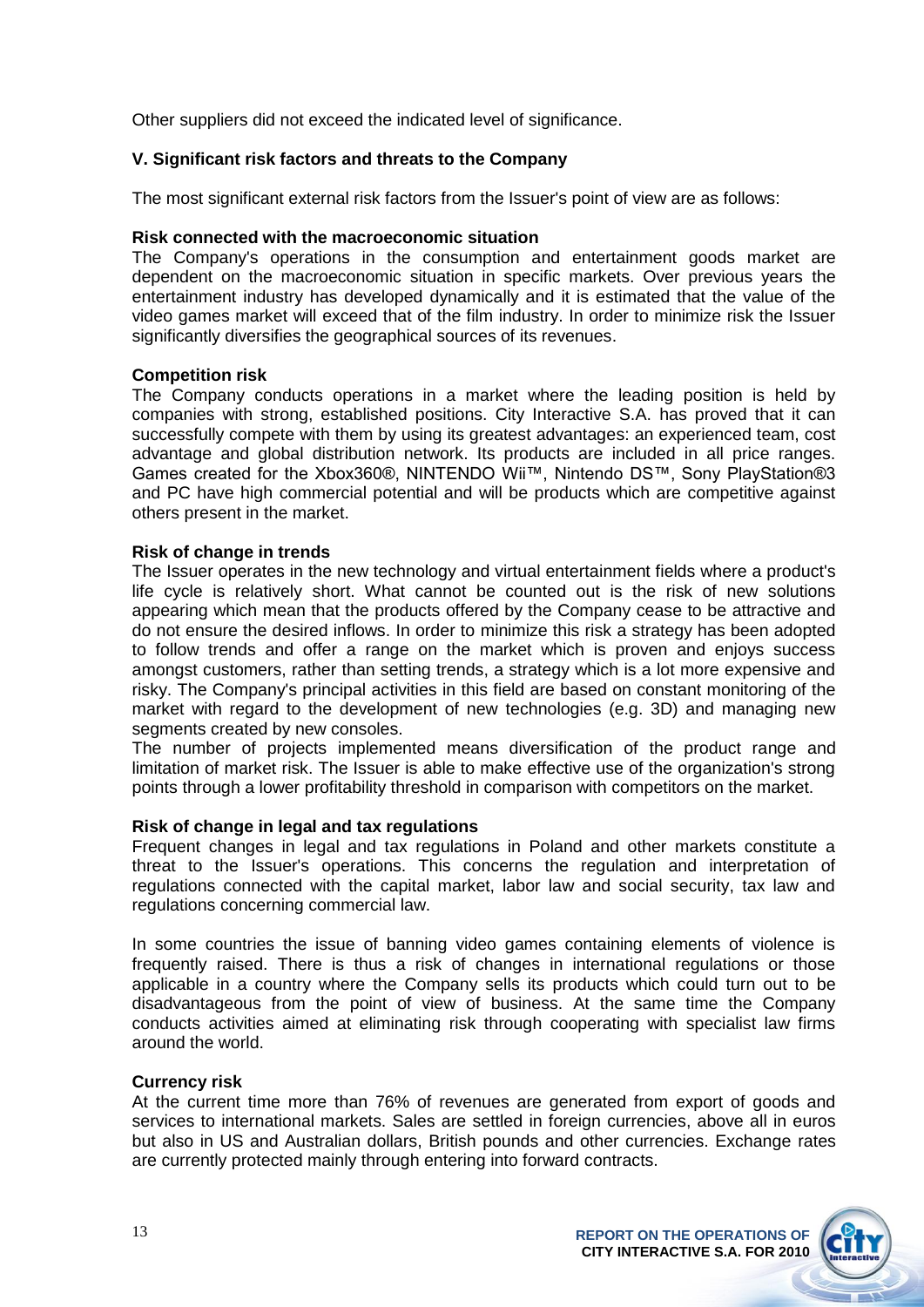The risk factors directly connected with the Company's operations include:

### **Risk of losing key employees**

Production operations are conducted on the basis of the knowledge and experience of employees. This is a characteristic feature for businesses operating on the video game manufacturing market. In this market it is difficult to seek out qualified specialists in the industry and project managers.

The Company places particular emphasis on:

- a motivational salary system which builds links between the organization and the employee, together with medical care and a social package,

- an incentive scheme aimed at executives, under which the Issuer intends to issue 150 000 free warrants convertible to the same number of series E shares. The scheme is divided into two annual tranches covering the years 2011-2012.

### **Risk of losing key clients**

Commercial operations are conducted on the basis of a developed retail sales network in Poland and on close cooperation with international distributors headquartered in other countries. In connection with this there is a risk of the termination of distribution agreements or the bankruptcy (or similar) of entities which assist in selling goods.

In order to minimize the possibility of incurring losses, the Company has subsidiaries in the most operationally significant markets such as the United States and Germany, whose task is to constantly expand distribution opportunities. During the current period the market with the greatest potential for the Issuer was North America, generating approx. 35% of revenues.

### **Risk connected with suppliers**

One of the risk categories connected with suppliers is the introduction of titles on specific consoles and cooperation with their owners during the certification process. This process and the potential for termination of agreements by them in the event of non-fulfillment of criteria are two principal elements of risk which exists in reality and may have an impact on the Issuer's financial results. It should however be emphasized that the Company makes specific efforts to meticulously fulfill and perform all obligations under agreements entered into between such entities and the Issuer and additionally develops contact with distributors who already hold licenses for consoles and are able to sub-license to the Issuer.

### **Risk connected with the implementation of development plans**

Financing of publishing operations – the Company has an excess of cash generated by operating activities and the Issuer's development operations are financed from this. The Company has the capability to seek bank and financial sector financing in the event of it becoming necessary to finance additional projects.

### **Risk connected with the existing product portfolio**

Competitive markets are driven by expectations connected with the debut of new products. There is a risk that some products are finished later than planned, which as a consequence has a negative impact on cash flows generated through exceeding project budgets, together with transfer of the planned revenues from sales and financial inflows to subsequent settlement periods. Internal factors which can cause delay include non-fulfillment by the product of quality requirements, especially if we take into consideration products on consoles or problems connected with correct game play. External factors include competitors' products with unique and significant characteristics appearing on the market, meaning that for the Issuer to maintain competitiveness it is forced to take them into consideration in its own product. External factors also include supplier delays in timely preparation of elements essential for creation of a game.

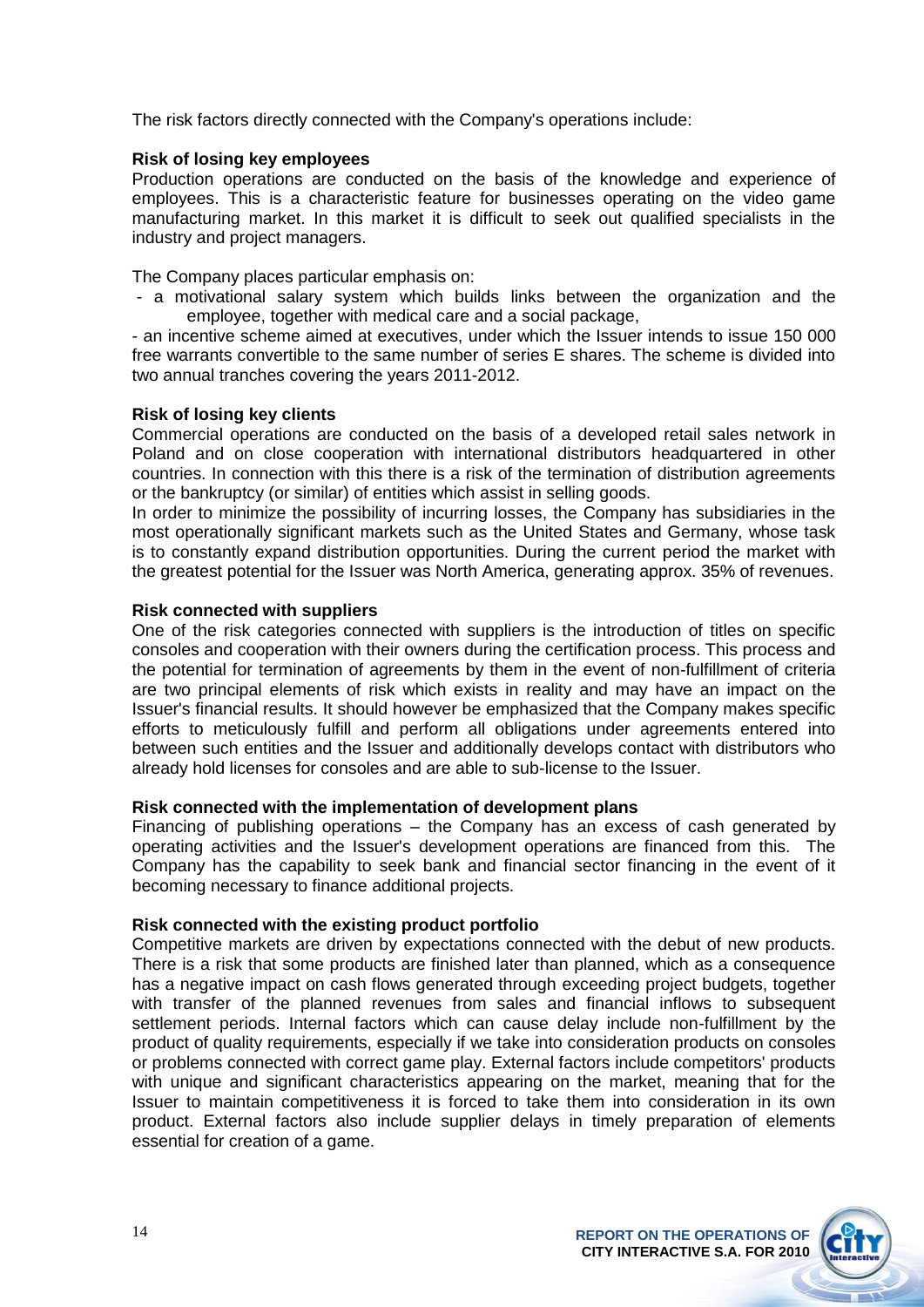The entertainment software manufacturing industry around the world is well-known for delayed computer and console game launches. Delayed games fulfilling current quality expectations generally have the same sales potential as if they had been released as planned. During additional time caused by a potential delay the project can be supplemented with subsequent elements making the upcoming premiere even more attractive, which as a consequence should translate into the number of sales and thus the profit level. In many cases this leads to a marketing element known as the "long awaited game", which has a beneficial impact on creating product identity. The vast majority of products are completed on time and as planned, however the risk of delays cannot be excluded.

An additional aspect is the risk of companies or external persons appearing against the company with legal actions concerning copyrights to games, their elements, trademarks or reserved names for specific products. Operations in the United States are particularly burdened with this risk since the jurisdiction is characterized by tight legislation. In order to avoid losses here, an application for reservation of copyrights to the game, its title and graphical mark are submitted each time. In submitting such application in order to protect trademarks in the European Union and other countries around the world, its availability in specific markets is verified and the risk of violating the copyrights of third parties is estimated.

A key element of risk connected with products is the certification process, and the release of a given product is dependent on its positive results.

### **Liquidity risk**

The Company's liabilities are covered by its trade receivables. The significant level of receivables results from the specifics of sales on the market it operates on. Purchasers sell products through paying the Company's receivables from payments made by their purchasers. It is impossible to receive prior, credit payments during execution of sales by customers.

Protection against the risk of purchaser insolvency is ensured through analysis of their financial condition and constant monitoring concerning payment of receivables. It should additionally be emphasized that the Company is able to obtain funds through bank debt or the issue of bonds on very beneficial financial terms and conditions.

### **VI. Information on significant agreements for the business activity of CITY INTERACTIVE S.A., including agreements entered into between shareholders and insurance, collaboration and cooperation agreements**

### **1. Significant agreements for business operations:**

- $\bullet$ On January 27, 2010 The Issuer entered into an agreement with The Producers Limited - a company belonging to the Mastertronic Group Limited, having its registered office in Huntingdon, Great Britain. Pursuant to the agreement, the Producers Ltd. provides services connected with logistics and distribution of the Issuer's products in the UK, including the Isle of Man and Ireland.
- On June 7, 2010 the Management Board of City Interactive S.A. signed an annex to the agreement with The Producers Limited – a company belonging to the Mastertronic Group Limited, based in Huntingdon. Pursuant to the annex, the final term of the agreement was changed from August 31, 2010 to December 31, 2010. After lapse of this deadline the agreement will remain in force, however with the possibility for it to be terminated by both parties with observance of a 3-month notice period.

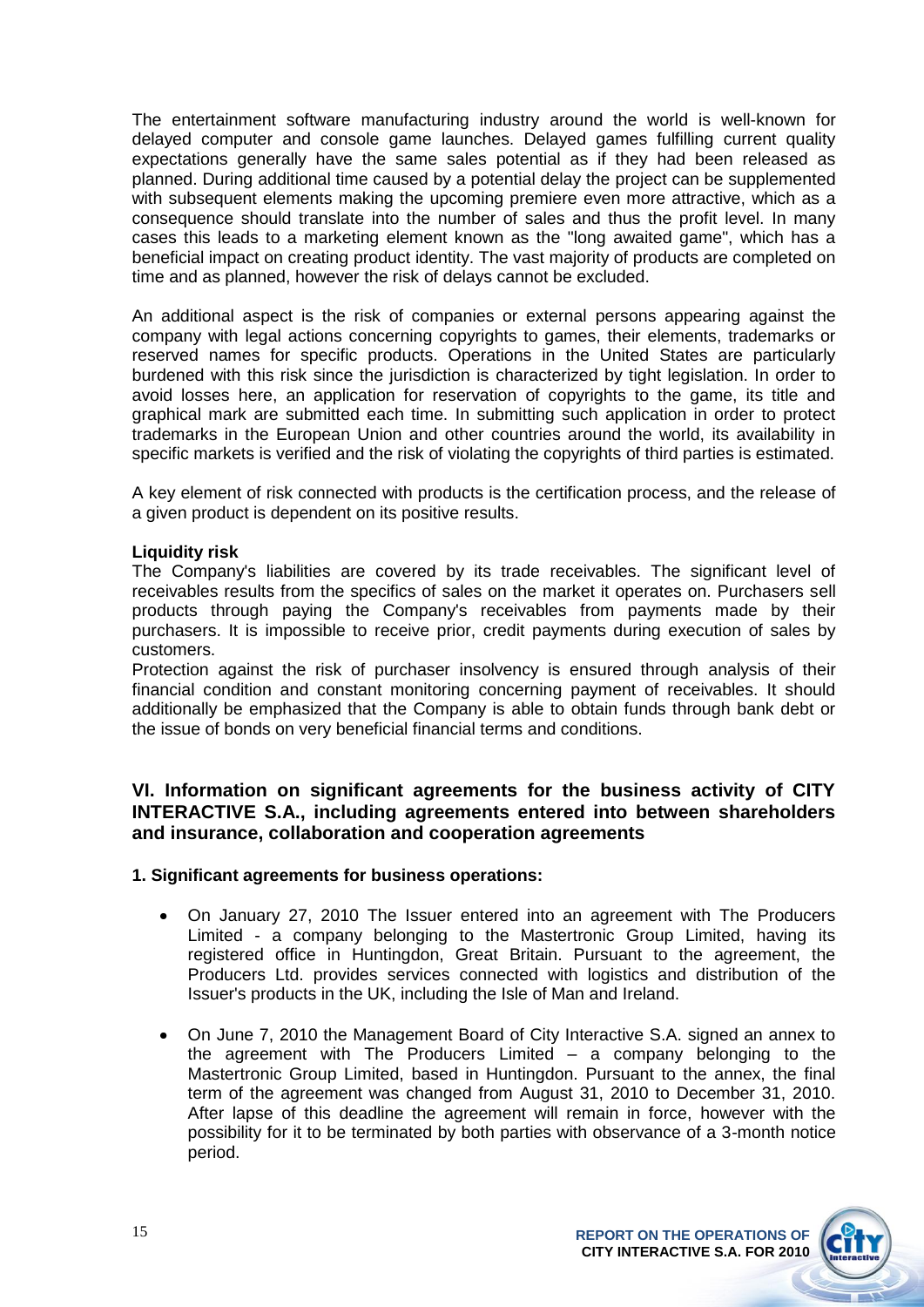- The game "Sniper Ghost Warrior" intended for the Xbox360® passed the Microsoft Licensing GP certification process on June 9, 2010, which constitutes fulfillment of an important condition of the significant agreement entered into between the Issuer and Microsoft Licensing GP. As a result the product, both in its Xbox360® and PC versions, was put into production and was released on the planned premiere date, June 25, 2010 in the majority of Western European markets, Australia and New Zealand and on June 29, 2010 in the United States and Canada.
- On August 12, 2010 City Interactive USA Inc., based in the US a subsidiary of City Interactive S.A., entered into a license agreement with Sony Computer Entertainment America LLC for the manufacture and release of games for the Sony PlayStation®3 in North America. This is a strategic agreement. The Sony PlayStation®3 is one of the most popular video game platforms in the world.
- On August 16, 2010 the Issuer entered into an agreement with THE FARM 51 Spółka z o.o., based in Gliwice, for production of a new game entitled "Alien Fear". A science fiction-based shooter with elements of horror, this is intended for the Xbox360®, PlayStation®3 and PC. The premiere is anticipated in 2011.
- On October 28, 2010 the Management Board of City Interactive S.A. entered into a  $\bullet$ license agreement with Crytec GmbH, with its registered office in Germany. The subject of this agreement is grant to the Company of a license to use CryENGINE® 3 technology (a game engine) in two of the Company's products, including "Sniper: Ghost Warrior 2" and a project with working title "WW II" – an ambitious shooter based on a strong storyline set during the realities of the Second World War. The Company indents to release both games produced based on CryENGINE® 3 technology for Xbox360® and Sony PlayStation® 3 as well as PC.
- On November 22, 2010 City Interactive S.A. executed a license agreement with Epic Games Inc., based in the United States. The agreement covered grant to the Issuer of a license for use of the latest version of Unreal® Engine 3 (game engine) technology in the game "Alien Fear", which the Issuer plans to launch for the Xbox360®, PlayStation® and PC.
- Beginning from November 2, 2010 City Interactive S.A. entered into forward contracts. These contracts are executed for a maximum period of 6 months and their purpose is to hedge currency risk for the Issuer's currency asset items. A presentation of open forward contracts together with their valuation as the end of the reporting period can be found in the table below.

|            | existing<br>currency<br>contracts | initial forward<br>recognition in<br><b>PLN</b> | fair value as at<br>31.12.2010 in<br><b>PLN</b> | valuation as at<br>31.12.2010 in<br><b>PLN</b> | contract<br>maturity<br>date |
|------------|-----------------------------------|-------------------------------------------------|-------------------------------------------------|------------------------------------------------|------------------------------|
| <b>EUR</b> | 200 000.00                        | 791 860.00                                      | 792 060.00                                      | $-200$                                         | 03.02.2010                   |
| <b>GDP</b> | 80 000,00                         | 361 984.00                                      | 367 504.00                                      | $-5520.00$                                     | 03.02.2010                   |
| <b>USD</b> | 2 000 000.00                      | 6 238 400.00                                    | 5 928 200.00                                    | 310 200.00                                     | 02.06.2010                   |
| <b>GDP</b> | 250 000.00                        | 1 179 500.00                                    | 1 148 450.00                                    | 31 050.00                                      | 15.06.2010                   |
| <b>GDP</b> | 250 000.00                        | 1 173 375.00                                    | 1 148 450.00                                    | 24 925.00                                      | 15.06.2010                   |
|            |                                   |                                                 |                                                 |                                                |                              |

BALANCE SHEET VALUATION (FINANCE INCOME) **360 455.00**

### **2. Insurance agreements**

As at December 31, 2010 CITY INTERACTIVE S.A. held insurance policies at Euler Hermes, AIG Europe S.A., ERGO Hestia S.A. and Chartis Europe S.A.: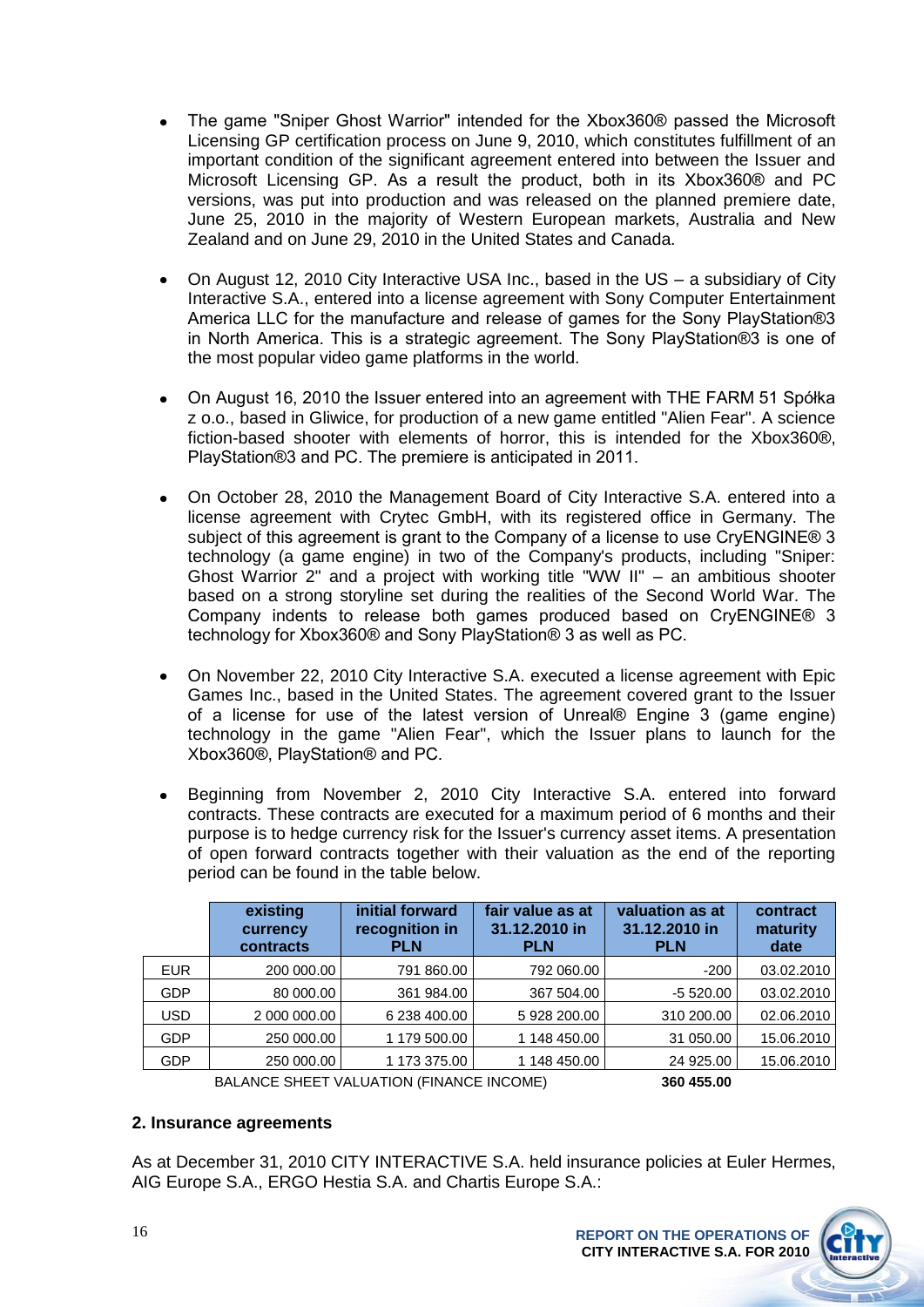| <b>Insurer</b>      | Subject and scope of insurance                                         | <b>Period</b>                | Value (in<br>thousands)                                     |
|---------------------|------------------------------------------------------------------------|------------------------------|-------------------------------------------------------------|
| ERGO Hestia S.A.    | Insurance for electronic hardware and external<br>media                | 15.09.2009 -<br>14.09.2010   | <b>PLN 1 110</b>                                            |
| ERGO Hestia S.A.    | Insurance for electronic hardware and external<br>media                | 15.09.2010 -<br>14.09.2011   | <b>PLN 1 110</b>                                            |
| ERGO Hestia S.A.    | Property insurance                                                     | 15.09.2009 -<br>14.09.2010   | <b>PLN 6 273</b>                                            |
| ERGO Hestia S.A.    | Property insurance                                                     | 15.09.2010 -<br>14.09.2011   | <b>PLN 6 273</b>                                            |
| Chartis Europe S.A. | Civil liability insurance for the Company's<br><b>Management Board</b> | 07.11.2009 -<br>06.11.2010   | PLN 20 000                                                  |
| Chartis Europe S.A. | Civil liability insurance for the Company's<br><b>Management Board</b> | $07.11.2010 -$<br>06.11.2011 | PLN 25 000                                                  |
| AIG Europe S.A.     | Civil liability insurance concerning liability for<br>products         | $01.09.2009 -$<br>31.08.2010 | <b>USD 2 200</b>                                            |
| Chartis Europe S.A. | Civil liability insurance concerning liability for<br>products         | $01.09.2010 -$<br>31.08.2011 | <b>USD 2 200</b>                                            |
| Chartis Europe S.A. | Civil liability insurance concerning liability for<br>products         | $01.01.2010 -$<br>31.12.2010 | <b>USD 5 000</b>                                            |
| Chartis Europe S.A. | Civil liability insurance concerning liability for<br>products         | 10.06.2010 -<br>09.06.2011   | <b>USD 2000</b>                                             |
| <b>Euler Hermes</b> | Trade credit risk insurance policy                                     | $01.03.2009 -$<br>28.02.2010 | Depending on<br>turnover, up to a<br>limit of PLN 30<br>000 |

Furthermore the Company held third party and fully comprehensive insurance policies for four passenger vehicles.

### **3. Agreements entered into between shareholders**

The Management Board of City Interactive S.A. is not aware of potential agreements entered into between shareholders in the Company in 2010.

### **VII. Description of significant transactions executed with associates**

All transactions described below were executed on market terms and conditions. Issuer's transactions with companies belonging to the Group:

|                                      | costs      | <b>revenues</b>              | <b>receivables</b> | payables    |
|--------------------------------------|------------|------------------------------|--------------------|-------------|
| <b>City Interactive Germany Gmbh</b> | 487 364.22 | -264 708.93                  | 263 392.14         | $-28714.79$ |
| <b>City Interactive USA Inc.</b>     |            | 2 391 659.24 21 223 852.62   | 9 019 058.64       |             |
| <b>Business Area</b>                 |            | 1 937 177.49   12 871 067.06 | 408 115.97         |             |
| <b>I TOTAL</b>                       |            | 4 816 200.95 33 830 210.75   | 9 690 566.75       | $-28714.79$ |

Issuer's transactions with companies personally connected with Mr. Marek Tymiński, holding a controlling interest in the parent, who directly or indirectly controls the following entities:

| costs | <b>revenues</b> | receivables                 | payables |  |
|-------|-----------------|-----------------------------|----------|--|
|       |                 | REPORT ON THE OPERATIONS OF |          |  |

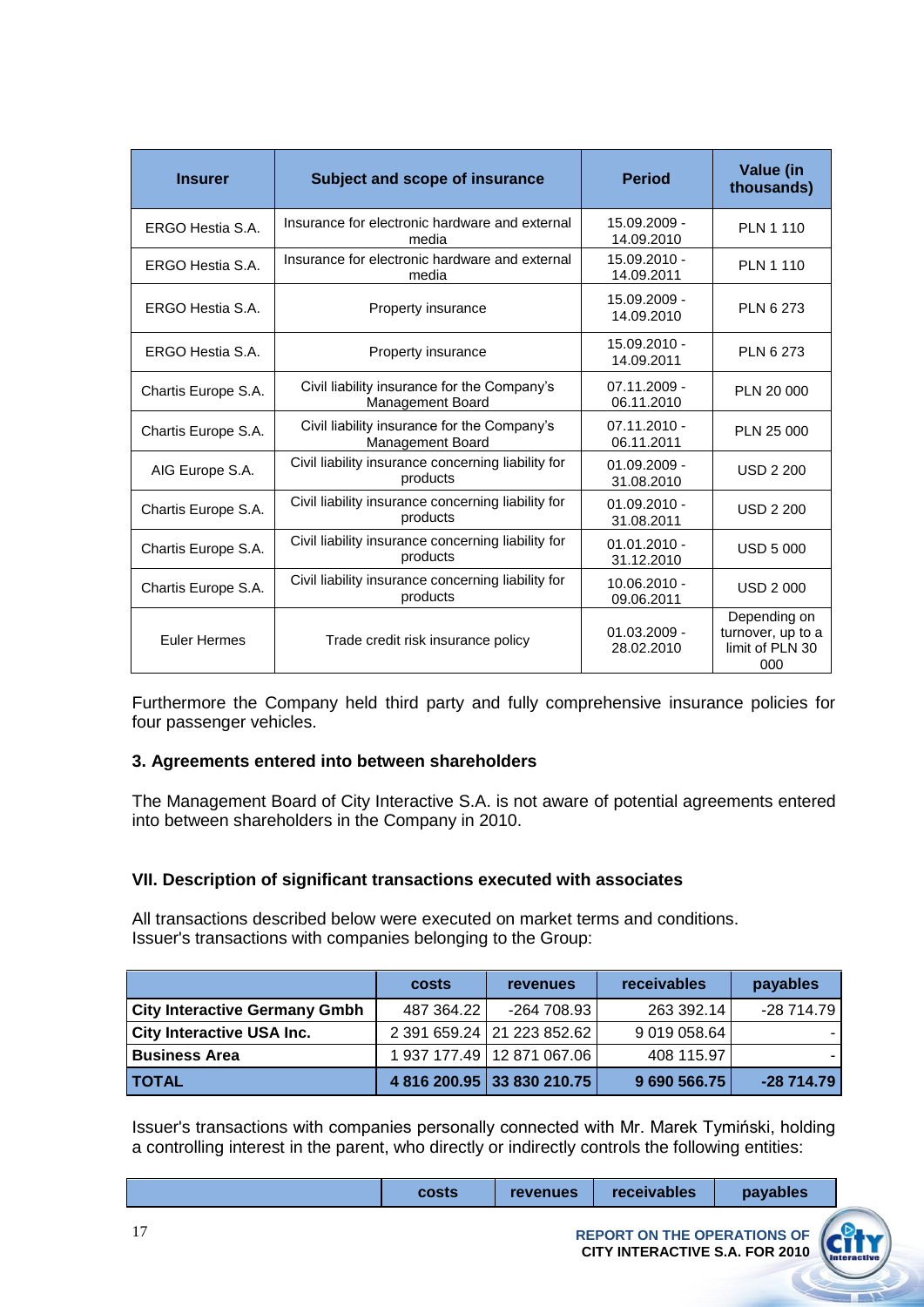| ATS Sp. z o.o.                       | 1 074 000.00 | 48 336.55         | 4 392.00      | 236 689.68 |
|--------------------------------------|--------------|-------------------|---------------|------------|
| Premium Food Sp. z o.o.              | 1 471.78     | ۰                 |               |            |
| <b>Premium Food Restaurants S.A.</b> | 9491.73      | 2 500.00          | 8 3 6 9 . 3 0 |            |
| Klub Rybny Sp. z o.o.                | 981.00       | 0.00 <sub>1</sub> |               | 759.00     |
| <b>Tech Marek Tymiński</b>           |              | 684.01            |               |            |
| <b>TOTAL</b>                         | 1 085 944.51 | 51 520.56         | 12 761.30     | 237 448.68 |

Issuer's transactions with companies personally connected with Members of the Supervisory Board:

|                                        | costs      | <b>revenues</b> | receivables | payables     |
|----------------------------------------|------------|-----------------|-------------|--------------|
| KS Konsulting Krzysztof Sroczyński     | 2700.00    | ۰               |             | 1 350.00     |
| <b>IDM S.A. (Grzegorz Leszczyński)</b> | 100 550.00 | ۰               |             | 119 745.00   |
| <b>IDEA (Grzegorz Leszczyński)</b>     | 575 929.27 | -               |             | 5 022 816.44 |
| <b>STELING M.Dworak</b>                | 24 000.00  | -               |             | 9760.00      |
| <b>TOTAL</b>                           | 703 179.27 | 0.00            | 0.00        | 5 153 671.44 |

Transactions executed directly with Members of the Management Board

|                          | costs | revenues | receivables | payables |
|--------------------------|-------|----------|-------------|----------|
| ∣ Loan – Artur Winiarski | -     | 1 096.00 | 101 096.00  |          |

### **VIII. Informacje o powiązaniach organizacyjnych lub kapitałowych z innymi podmiotami**

Composition of the City Interactive Group as at December 31, 2010:

- **City Interactive S.A.** having its registered office in Warsaw. Share capital of PLN 1 265 000. Group parent.
- **City Interactive Germany GmbH** a company having its registered office in Frankfurt am Main, Germany. Share capital of EUR 25 000. 100% of shares held by City Interactive S.A. Company subject to consolidation as of the second quarter of 2008.
- **City Interactive USA Inc**. company having its registered office in Delaware, USA. Share capital USD 50 000. 100% of shares held by City Interactive S.A. Company subject to consolidation as of the second quarter of 2008.
- **Business Area Spółka z o.o.** a company having its registered office in Warsaw, included in consolidation from the third quarter of 2010. Share capital: PLN 5 000. 100% interest held by City Interactive S.A.
- **City Interactive Canada Inc.**  a company based in Ontario, Canada, established in October 2010. Share capital: CAD 10.00. 100% of shares held by City Interactive S.A. The company is not subject to consolidation with regard to the fact that its financial results are not significant for assessment of the Issuer's situation.
- **City Interactive Studio Ltd.**  a company based in London, UK, established in December 2010. Share capital: GBP 100.00. 100% of shares held by City Interactive

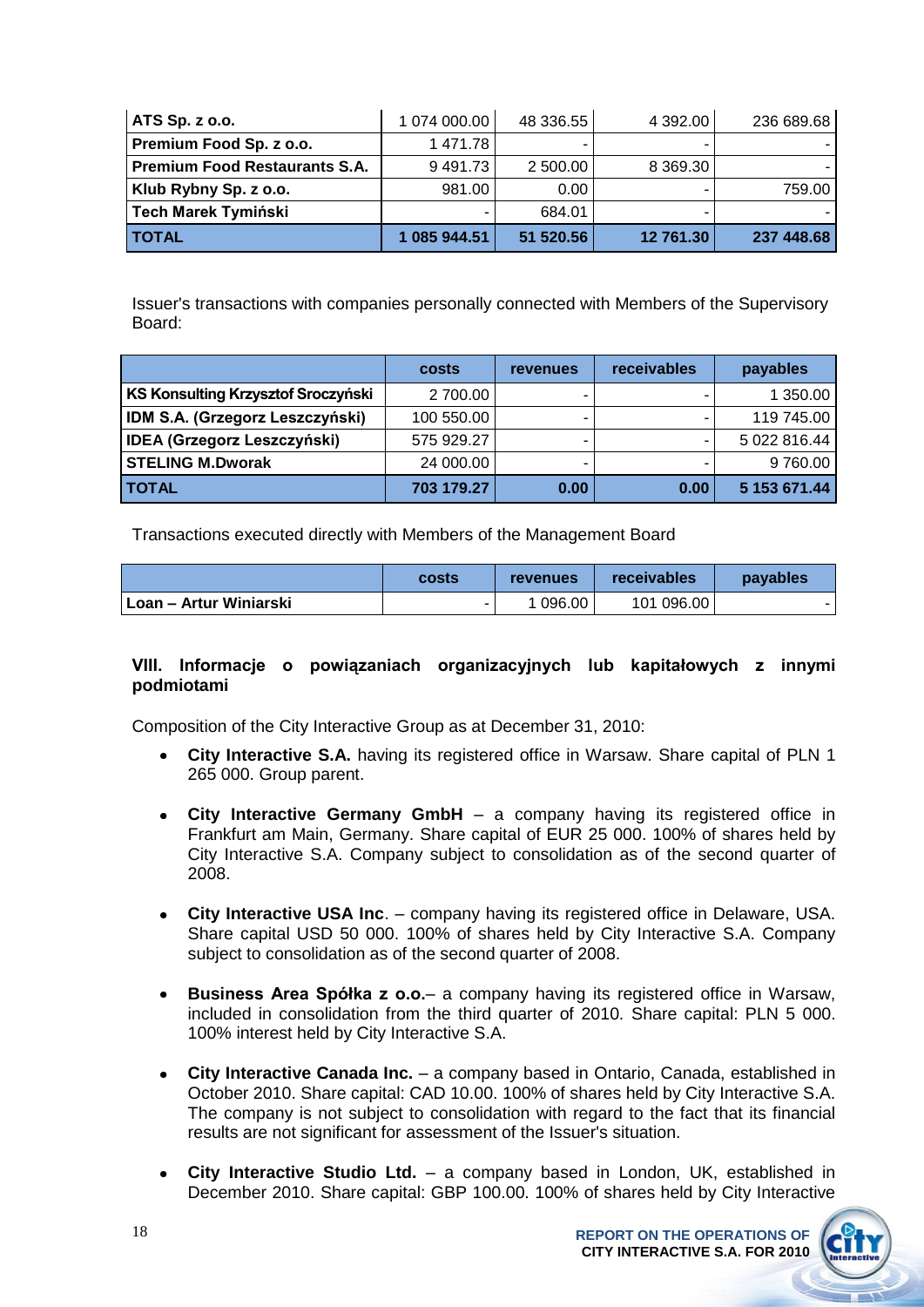S.A. The company is not subject to consolidation with regard to the fact that its financial results are not significant for assessment of the Issuer's situation.

- **City Interactive UK, Ltd**. company having its registered office in Manchester, UK. Founding capital of GBP 100. 100% of shares held by City Interactive S.A. This company is not subject to consolidation with regard to the fact that its financial results are insignificant for assessment of the Issuer's situation.
- **City Interactive Spain S.L.** company having its registered office in Madrid, Spain. Share capital of EUR 3 600. 100% of shares held by City Interactive S.A. The company is subject to consolidation as of the fourth quarter of 2008, whereas on January 1, 2010, after creation of revaluation write-offs on receivables, it was excluded from consolidation.

Furthermore, throughout 2008 the parent acquired shares in the following entities operating in South America and subsequently in 2009 opted out of their further development. These entities are currently not subject to consolidation with regard to discontinuation of their operations and the creation of provisions at the parent level:

- City Interactive Peru SAC (formerly UCRONICS SAC) a company having its registered office in Lima, Peru. 99% share. Share capital 2 436 650 Sol. The company was subject to consolidation from the date of acquisition of a controlling block of shares to the end of 2008.
- City Interactive Jogos Electronicos LTDA company having its registered office in Sao Paulo, Brazil. Founding capital of BRL 100 000. 90% share, remaining 10% held by City Interactive USA, Inc.
- City Interactive Mexico S.A. de C.V. company having its registered office in Mexico City, Mexico. Founding capital of MXN 50 000. 95% share, remaining 5% held by City Interactive USA, Inc.

### **IX. Information on City Interactive S.A. loan agreements with consideration to their maturity dates and on guarantee and surety agreements**

### **1. Agreements for loans and borrowings**

Company liabilities under bank loans as at January 1, 2010 totaled PLN 2 038 429.49. These consist of: a loan for financing purchases within a revolving credit limit and for financing a PLN 1 580 686.25 VAT refund together with current account credit used amounting to PLN 457 743.24.

The Company incurred these liabilities pursuant to loan agreement no. CRD/29013/08 and credit limit agreement no. CRD/L/29007/00 of September 24, 2008, entered into with Raiffeisen Bank Polska S.A. Pursuant to annex no. 3 to credit agreement no. 6 to the credit facility agreement of October 29, 2009, the total credit limit in the final period of the agreement's term amounted to PLN 3 800 000.

On November 12, 2010 the Company's Management Board received annexes 4 and 7, duly signed by the other party, terminating credit agreements with Raiffeisen Bank Polska S.A. Under such annexes the following terms and conditions are amended: the final maturity for the facility and revolving credit was changed from February 28, 2011 to November 10, 2010. The repayment was made on time as agreed and thus the Issuer discharged all its credit liabilities.

Collateral for the above loan / limit was also freed, such collateral being in the form of transferring debt claims due to the Company from customers and a registered pledge on stocks held in the Company's warehouse, established in accordance with the registered pledge agreement entered into between the Issuer and Raiffeisen Bank Polska S.A.

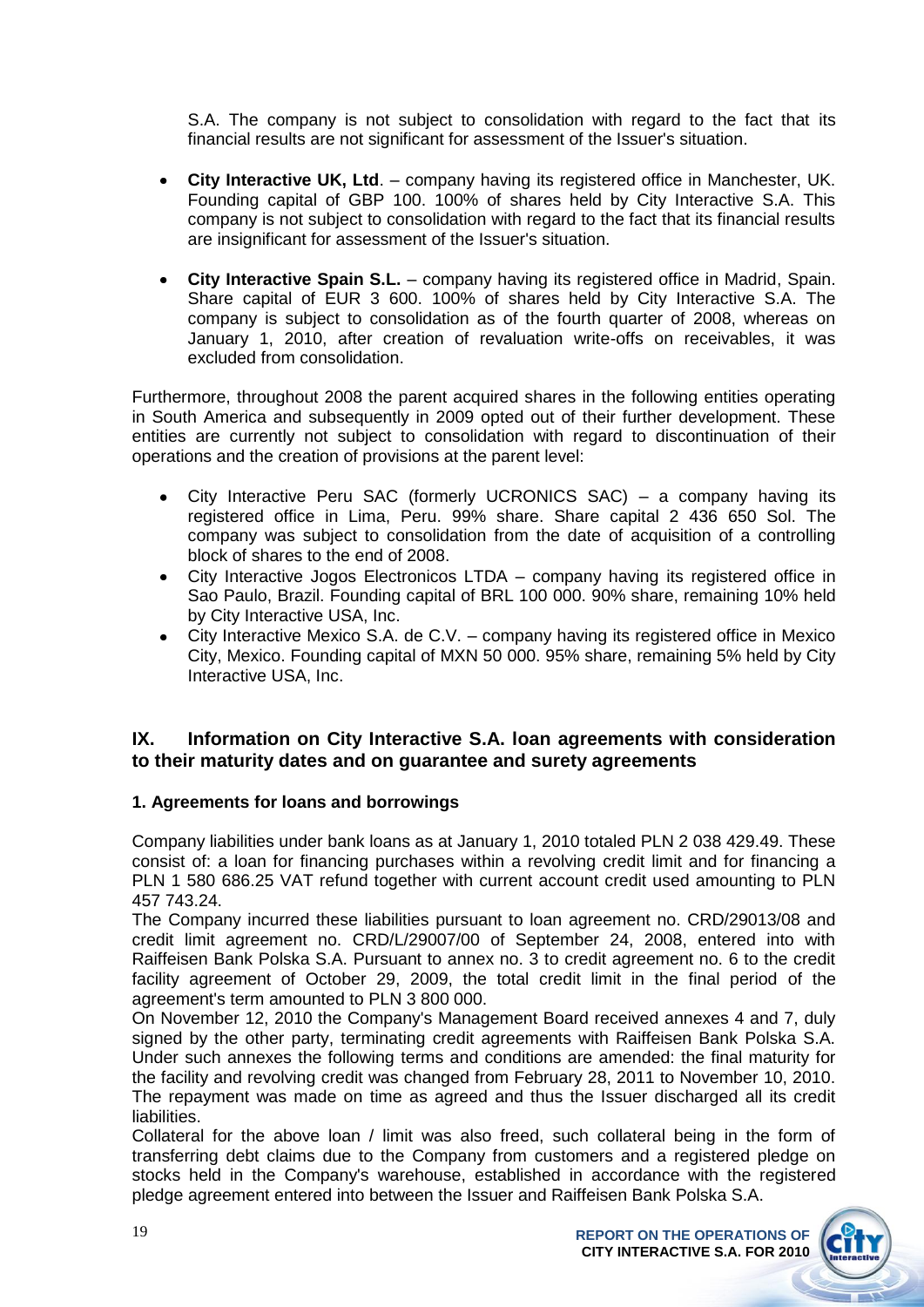### **2. Factoring agreements**

Business Area Spółka z o.o., a subsidiary of City Interactive S.A., entered into a factoring agreement on June 11, 2010, together with a loan agreement being an integral part of the factoring agreement, with financial limit of PLN 1.4 million. On November 18, 2010 Business Area Spółka z o.o. terminated the agreement in question, which was finally settled on December 2, 2010.

### **3. Leasing agreements**

As at December 31, 2010 the Company had signed the following leasing agreements:

- a) capital leasing agreement entered into with Raiffeisen Leasing Polska S.A., the initial value of which was PLN 114 860, whereas the level of capital repayment installments to be made as at the date of drawing up the financial statements amounted to PLN 82 190;
- b) capital leasing agreement entered into with Volkswagen Leasing Polska S.A., the initial value of which was PLN 75 500, whereas the level of capital repayment installments to be made as at the date of drawing up the financial statements amounted to PLN 4 070;
- c) three capital leasing agreements entered into with SEB Leasing Polska Sp. z o.o., the total initial value of which amounted to PLN 558 800, whereas the level of capital repayment installments to be made as at the date of drawing up the financial statements amounted to PLN 78 920;

### **4. Guarantee and surety agreements**

The Company granted the following sureties:

- a) collateral for performance of leasing agreements in the form of a blank promissory note;
- b) collateral for performance of a factoring agreement entered into by Business Area Spółka z o.o. through a surety issued as a blank promissory note. This agreement was terminated at the end of 2010.

| <b>Borrower</b>                                | <b>Amount in foreign</b><br>currency granted<br>as at December<br>31, 2010 | <b>Total</b><br>contractual<br>amount | <b>Repayment</b><br>date | Interest due<br>charged |
|------------------------------------------------|----------------------------------------------------------------------------|---------------------------------------|--------------------------|-------------------------|
| <b>CITY INTERACTIVE</b><br><b>GERMANY GmbH</b> | EUR 29 851.58                                                              | EUR 200 000                           | 31.03.2011               | EUR 1 650.34            |
| Roy Campbell                                   | PLN 89 000.00                                                              | EUR 90 000                            | 30.06.2010               |                         |
| Marcin Kwaśnica                                | PLN 300 000.00                                                             | EUR 300 000                           | 30.08.2011               | PLN 4 537.00            |
| Artur Winiarski                                | PLN 100 000.00                                                             | PLN 100 000                           | 06.10.2011               | PLN 1 096.00            |

### **X. Information on loans granted by City Interactive S.A.**

The Company recognized an impairment charge on receivables under a loan granted to subsidiary CITY INTERACTIVE SPAIN S.L. in connection with the adoption by the Management Board on November 13, 2009 of a Resolution concerning abandonment of the operational development of CITY INTERACTIVE SPAIN S.L. A loss of PLN 61 805.09 is likely. The Company recognized an impairment charge amounting to PLN 258 558.79. For these same reasons an impairment charge of PLN 29 385.32 was created in connection with a loan granted to subsidiary City Interactive Mexico S.A. de C.V. The

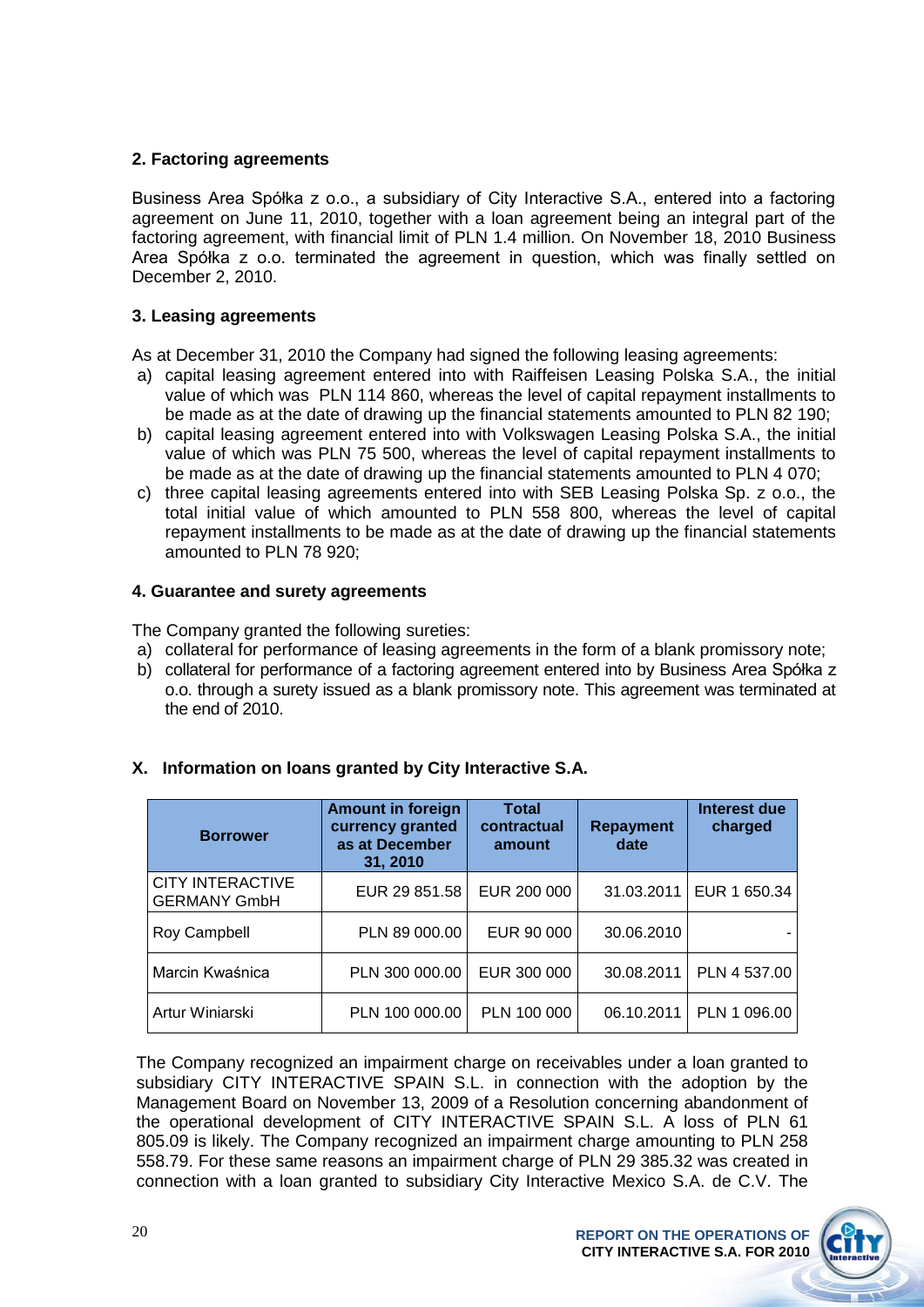total value of impairment charges on this asset element amounts to PLN 287 944.11. A PLN 2 016 784.92 loan granted to City Interactive Jogos Electrronicos LTDA Peru, completely covered by a impairment charge, was transferred to the subsidiary's primary capital and as such is transferred to the item "Interests in subsidiaries" in non-current assets. The carrying value of this item amounts to PLN 0.00.

### **XI. In the case of issuing securities in the period covered by the financial statements – description of the use of proceeds from issue**

In Q3 2009 City Interactive S.A. issued bonds in the total amount of PLN 5 million. The nominal value of one bond was PLN 50 000. The issued bonds are bearer securities and carry a 12% annual rate of interest. The bonds matured on September 16, 2010 and on the same date the parent issued series B bonds in the total amount of PLN 5 million. Series B bonds were issued in order to roll over series A bonds, i.e. in order to replace series A bonds to be redeemed for newly issued, series B, so that the aggregate level of liabilities contracted by the Issuer remained unchanged.

The issued bonds are bearer securities in a certificated form. The issue covered 100 (one hundred) series B bonds of a total nominal value of PLN 5 000 000 (five million Polish zloty). The issue price per series B bond amounted to PLN 50 000 (fifty thousand Polish zloty).

Redemption of series B bonds is scheduled for March 16, 2011. Series B bonds carried interest at a variable rate: in the first interest period (i.e. from the issue date until December 16, 2010) the interest rate was equal to the 3M WIBOR rate, as published on September 14, 2010, plus a 6.5% margin. In the second interest period (i.e. from December 16, 2010 until the redemption date) the interest rate was equal to the 3M WIBOR rate, as published on December 14, 2010, plus a 6.5% margin. Interest accrued based on the actual number of days in a given interest period and on a 365-day year basis. Interest was calculated by the Issuer through applying the interest rate to bond par value.

Interest was payable on interest payment dates, i.e. December 16, 2010 and March 16, 2011 – of which interest paid on December 16, 2010 amounted to PLN 128 647.00, whereas interest paid on March 16, 2011 amounted to PLN 128 342.00.

As of the end of the reporting period, i.e. December 31, 2010, accrued undue interest on bonds amounted to PLN 22 816.44.

A complete, on-time redemption of series B City Interactive S.A. bonds occurred on March 16, 2011, and the Issuer fulfilled all formalities towards bondholders who had subscribed for series B bonds in a quantity of 100 (one hundred) of a nominal value per bond of PLN 50 000 (fifty thousand Polish zloty) and a total nominal value of PLN 5 000 000 (five million Polish zloty). The total redemption price of series "B" City Interactive S.A. bonds together with interest amounted to PLN 5 256 989 (five million, two hundred and fifty-six thousand, nine hundred and eighty-nine Polish zloty).

### **XII. Explanation of variances between the financial result indicated in the annual report and previously published result forecasts**

The Parent's Management Board did not publish any forecasts concerning 2010.

**XIII. Assessment together with justification concerning management of City Interactive S.A. financial resources and specification of potential threats, together with actions which the Company has taken or intends to take in order to combat such threats. Information on the current and anticipated financial situation**

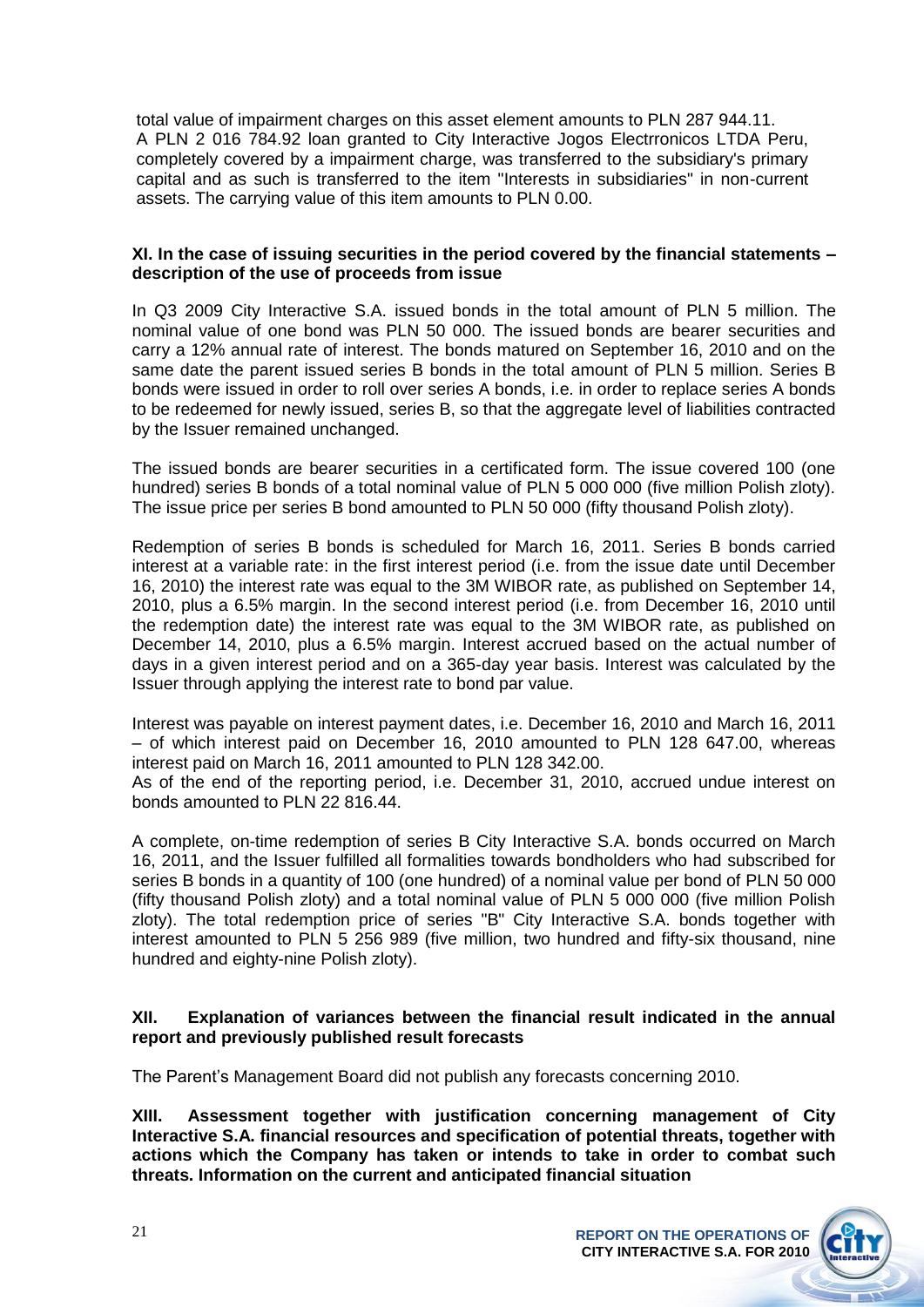### **Profitability ratios**

|                  | <b>Item</b>                  | unit of<br>measurement | 2010   | 2009      |
|------------------|------------------------------|------------------------|--------|-----------|
| $\mathbf{1}$ .   | Sales margin                 | %                      | 64.50% | 25.67%    |
| 2.               | EBITDA margin                | %                      | 51.40% | $-15.47%$ |
| $\overline{3}$   | <b>EBIT</b> operating margin | %                      | 43.51% | $-53.85%$ |
| $\overline{4}$ . | Operating margin             | %                      | 41.95% | $-56.22%$ |
| 5.               | Gross margin                 | %                      | 41.95% | $-56.22%$ |
| 6.               | Net margin                   | %                      | 34.18% | -46.73%   |
| 7.               | Return on assets             | %                      | 43.33% | $-35.64%$ |
| 8.               | Return on equity             | %                      | 59.29% | $-70.19%$ |

### **Method of ratio calculation**

| 1. | Sales margin             | profit from sales / revenue from sales |
|----|--------------------------|----------------------------------------|
|    | 2. EBITDA margin         | EBITDA / revenue from sales            |
|    | 3. EBIT operating margin | EBIT / revenue from sales              |
|    | 4. Operating margin      | operating profit / revenue from sales  |
|    | 5. Gross margin          | gross profit / revenue from sales      |
|    | 6. Net margin            | net profit / revenue from sales        |
| 7. | Return on assets         | net profit / assets                    |
|    | 8. Return on equity      | net profit / equity                    |

The profitability ratios for sales, assets and equity in 2010 are characterized by positive values and achieved a respectable level.

Sales margin in 2010 reached a level of 64.50% and increased by 38.83% in relation to 2009. This is caused by growth in the result on sale by PLN 41.76 million. Profit on sales in 2010 amounted to PLN 48.72 million. It was possible to achieve this result thanks to a 179% increase in revenues from sale of products, goods and services, whereas the costs of products, goods and services sold increased by only 33%.

Return on assets increased in 2010 by 43.33%, whereas the return on equity increased by 59.29%.

### **Asset structure**

|                | <b>Item</b>                            | unit of<br>measurement | 2010   | 2009   |
|----------------|----------------------------------------|------------------------|--------|--------|
| 1 <sup>1</sup> | Intangible assets / assets             | %                      | 22.00% | 28.89% |
| 2.1            | Property, plant and equipment / assets | %                      | 0.72%  | 1.55%  |
| 3.1            | Current receivables / assets           | %                      | 32.68% | 33.70% |
| 4 <sub>1</sub> | Inventories / assets                   | %                      | 7.19%  | 12.05% |
| 5.             | Short-term investments / assets        | %                      | 1.72%  | 4.17%  |
| 6.1            | Cash instruments / assets              | %                      | 24.56% | 1.29%  |
| 7 <sup>1</sup> | Other current assets / assets          | %                      | 4.30%  | 6.36%  |

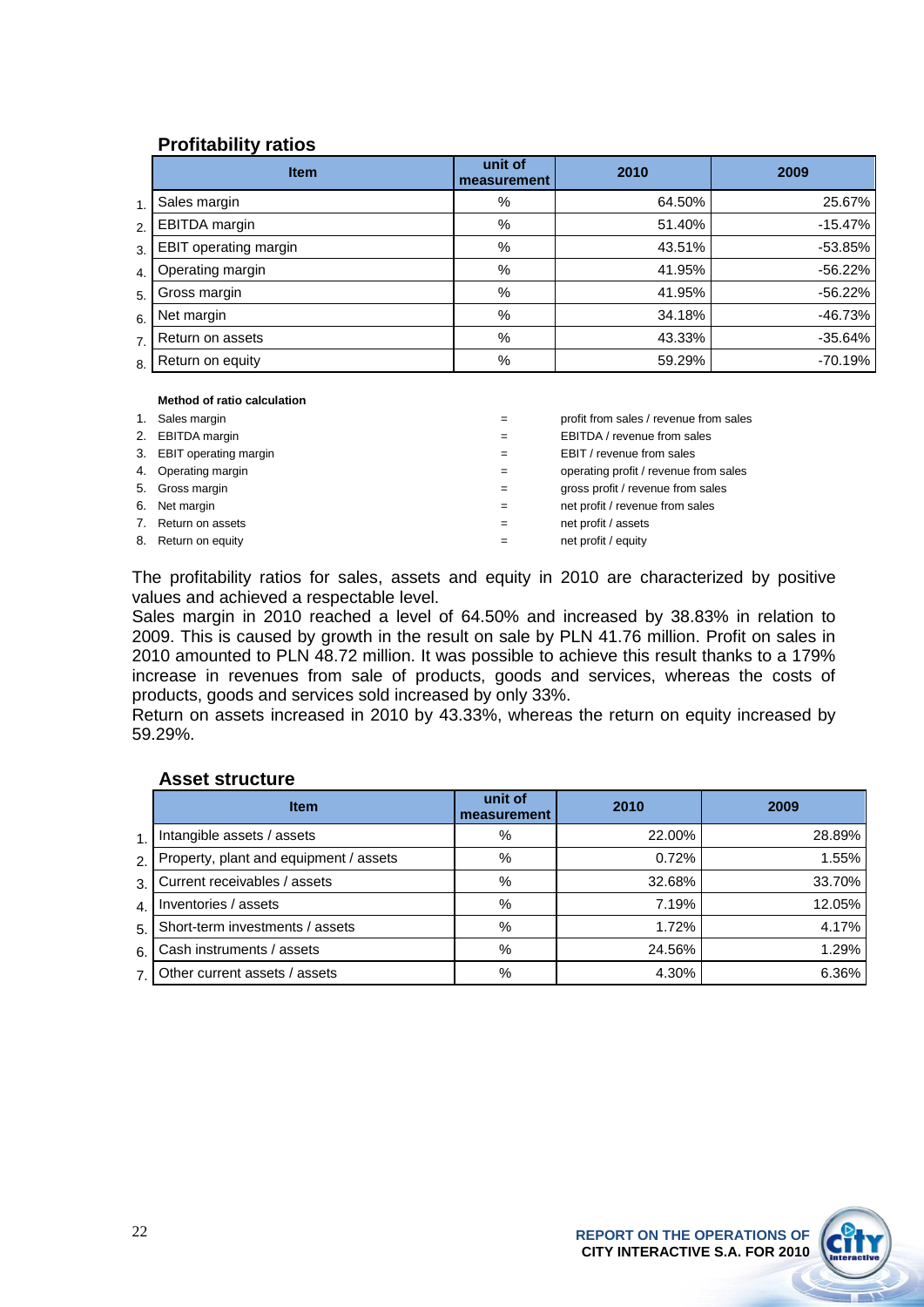

Within the structure of assets as at the end of 2010 the dominating item was current receivables, constituting 32.68% of the balance sheet total. This is connected with a very high level of sales in the third and fourth quarters of 2010 and fairly long payment deadlines for customers. In comparison with the previous year the share of current receivables is 1.02% lower, which in turn is a result of intensifying debt recovery procedures. Intangible assets also constitute a significant asset item, comprising mainly expenditures on production of computer programs.

### **Turnover ratios**

|                | <b>Item</b>                      | unit of<br>measure<br>ment | 2010  | 2009   |
|----------------|----------------------------------|----------------------------|-------|--------|
| 1 <sup>1</sup> | Asset turnover ratio             | times<br>turned            | 1.27  | 0.76   |
| 2.1            | Inventory turnover ratio         | over                       | 17.63 | 6.33   |
|                | 3. Receivables collection period | number of                  | 94.11 | 161.31 |
|                | 4. Payables payment period       | days                       | 44.46 | 115.55 |

### **Method of ratio calculation**

- 1. Asset turnover ratio **=** revenue from sales / assets
- 2. Inventory turnover ratio **=** revenue from sales / inventory at the end of reporting period
- 3. Receivables collection period = (current receivables / revenue from sales) \* number of days in period Payables payment period = (current payables less borrowings / revenue from sales) \*
- 4. number of days in period

The receivables collection period has decreased in 2010. Despite the phenomenon of extended payment deadlines for customers, which is standard for a manufacturing company, intensification of the debt recovery process, particularly during the period of intense sales development, brought the desired effect. The receivables collection period if longer than the payables payment period, which are paid on systematically (first and foremost employee and associate salaries or the costs of purchased licenses, which are covered in their entirety when a game is released). The costs of materials and services in preparing media containing games for sale (discs, boxes, burning) are paid with a deferred payment deadline, generally 30-60 days in the Polish market, whereas for manufacture in the USA where the trade credit limit with suppliers is at USD 250 000 the payment deadline is 30 days and for a limit of USD 200 000 this is 90 days.

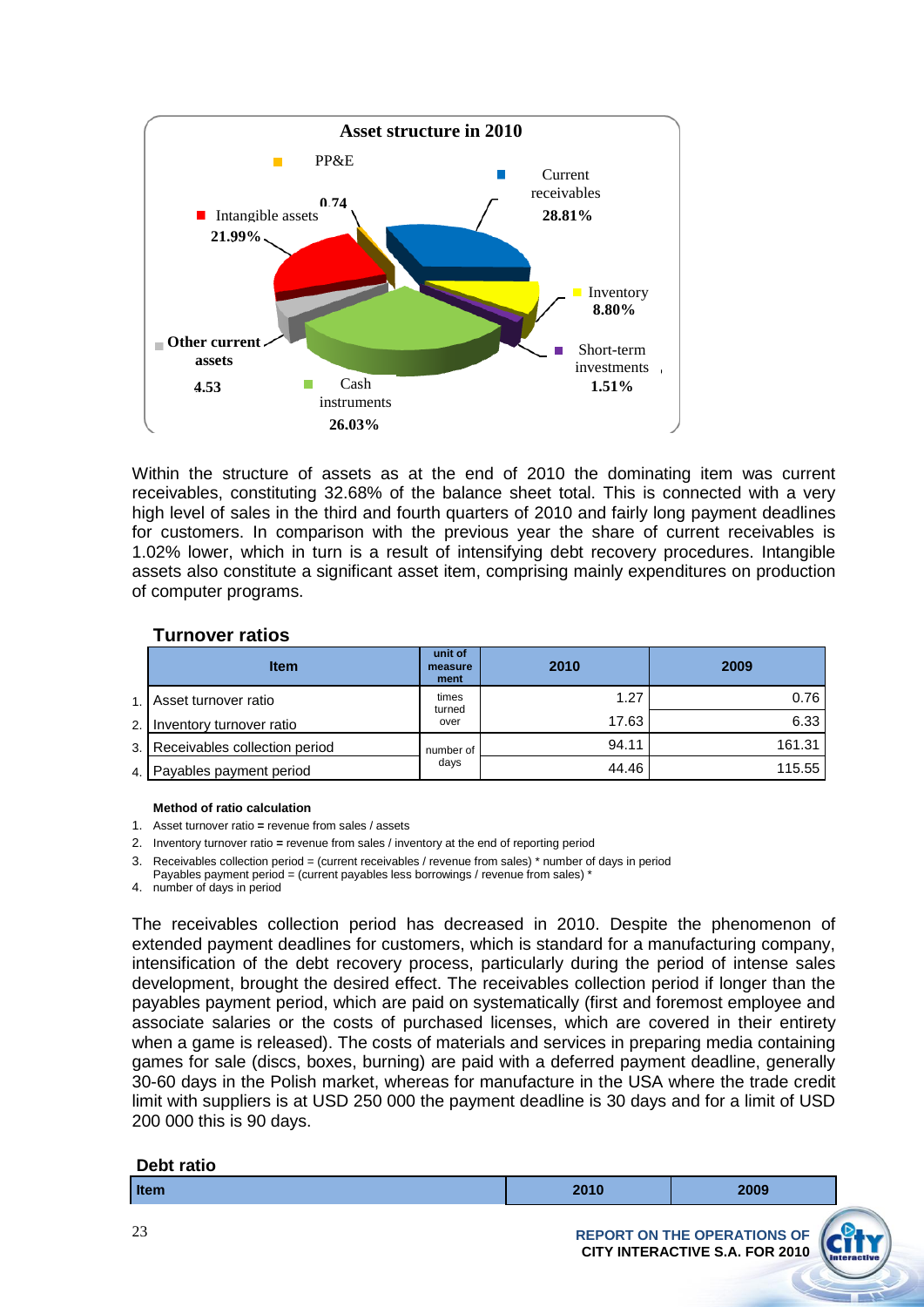| Debt ratio           | 0.27  | 0.49 |
|----------------------|-------|------|
| Debt to equity       | 0.37  | 0.96 |
| Equity to assets     | 2.67  | 1.24 |
| Quick ratio          | 0.27  | 0.49 |
| Long-term debt ratio | 0.003 | 0.01 |

### **Method of ratio calculation**

Debt ratio = (current liabilities + non-current liabilities + provisions for payables) / total equity and liabilities

Debt to equity = (current liabilities + non-current liabilities) / equity

Equity to assets = (equity + non-current liabilities) / assets

Quick ratio = current liabilities / total equity and liabilities

Long-term debt ratio = non-current liabilities / total equity and liabilities

Debt ratios have decreased in relation to the previous year. Only the equity to assets ratio increased to a level of 2.67. As at the end of 2010 the share of liabilities in the Company's financing structure decreased.

### **Liquidity ratios**

| <b>Item</b>   | 2010 | 2009 |
|---------------|------|------|
| Current ratio | 2.73 | 1.21 |
| Quick ratio   | 2.46 | 0.96 |
| Cash ratio    | 0.99 | 0.11 |

### **Method of ratio calculation**

Current ratio **=** current assets **/** current liabilities Quick ratio = (current assets - inventory) / current liabilities Cash ratio = (cash instruments and securities held for trading) / current liabilities

Liquidity ratios in 2010 show a higher level than in 2009, which means better capability for the Company to pay its liabilities. This level of ratios is caused both by a drop in current liabilities and an increase in current assets, including an increase in cash and cash equivalents of PLN 14.18 million.

### **Financing structure**

| <b>EQUITY AND LIABILITIES (in PLN)</b> | 2010               | $\%$     | 2009       | $\frac{9}{6}$ |
|----------------------------------------|--------------------|----------|------------|---------------|
| Equity                                 | 43 556 832         | 73.08%   | 18 047 200 | 50.77%        |
| l Provisions for liabilities           | 910 471            | 1.53%    | 1577219    | 4.44%         |
| Non-current liabilities                | 67 556             | 0.11%    | 96 26 2    | 0.27%         |
| Current liabilities                    | 15 066 267         | 25.28%   | 15 824 788 | 44.52%        |
| Accruals and prepayments               |                    | $0.00\%$ |            | $0.00\%$      |
| <b>Total equity and liabilities</b>    | 59 601 126 100.00% |          | 35 545 468 | 100.00%       |

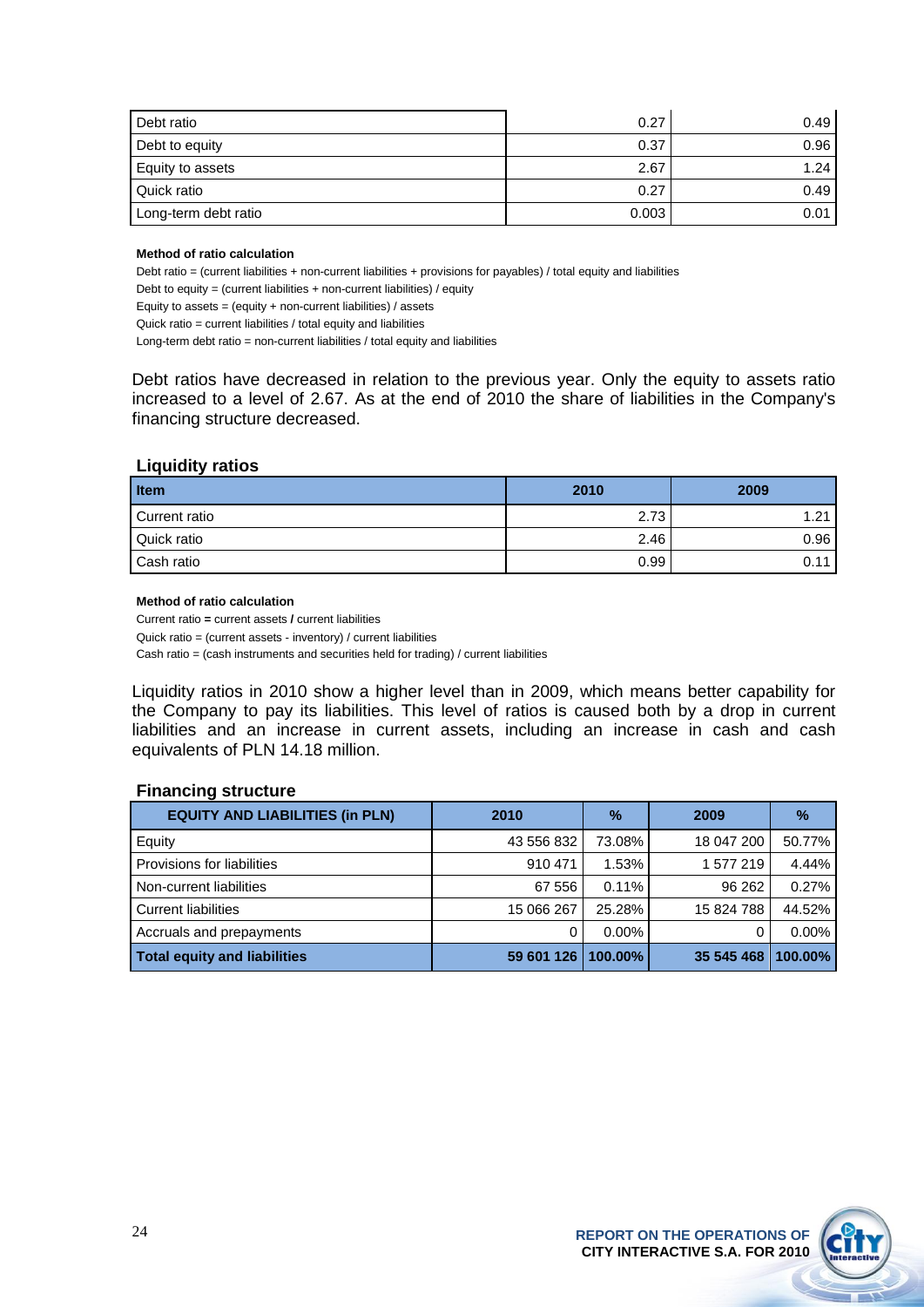

In the Company's financing structure the largest share is taken by equity, which constitutes 73% of total equity and liabilities, whereas liabilities constitute only 27%.

All operating ratios and the asset and financial situation show the excellent financial condition of the Company and constitute a stable basis for further development and implementation of the Company's key objectives together with its product strategy.

### **XIV. Assessment of the possibility to implement investment goals, including capital expenditures in comparison to the amount of funds held with consideration given to the possibility to change the structure for financing such operations**

The Company has the capability to finance investment projects. In 2011 the Company intends to maintain the current level of investment. Own funds and funds sourced from the banking or financial sector will be used to finance investment projects.

### **XV. Description of atypical factors and events with an impact on the result on operations for 2010**

In 2010 the Company recorded cumulative revenue from sales at a level of PLN 75.54 million, which constitutes a 179% increase in comparison with the same period the year before.

### **Impairment charges and provisions**

The Company recognized impairment charge on intangible assets. The basis for the writedown is valuation of the useful value of these asset elements. The costs of this amounted to PLN 1.5 million.

A subsequent write-down made during the reporting period is an impairment charge on the value of receivables. This increases the cost item by PLN 1.6 million.

The Company also created a provision for return of products. This write-down decreased the Company's revenues by PLN 1.5 million. Adjusting the cost of manufacture in connection with the above provision, the Company's net financial result decreased by PLN 1.3 million.

The three write-downs referred to above had a total impact on the financial result as at the end of 2010 amounting to PLN 4.4 million.

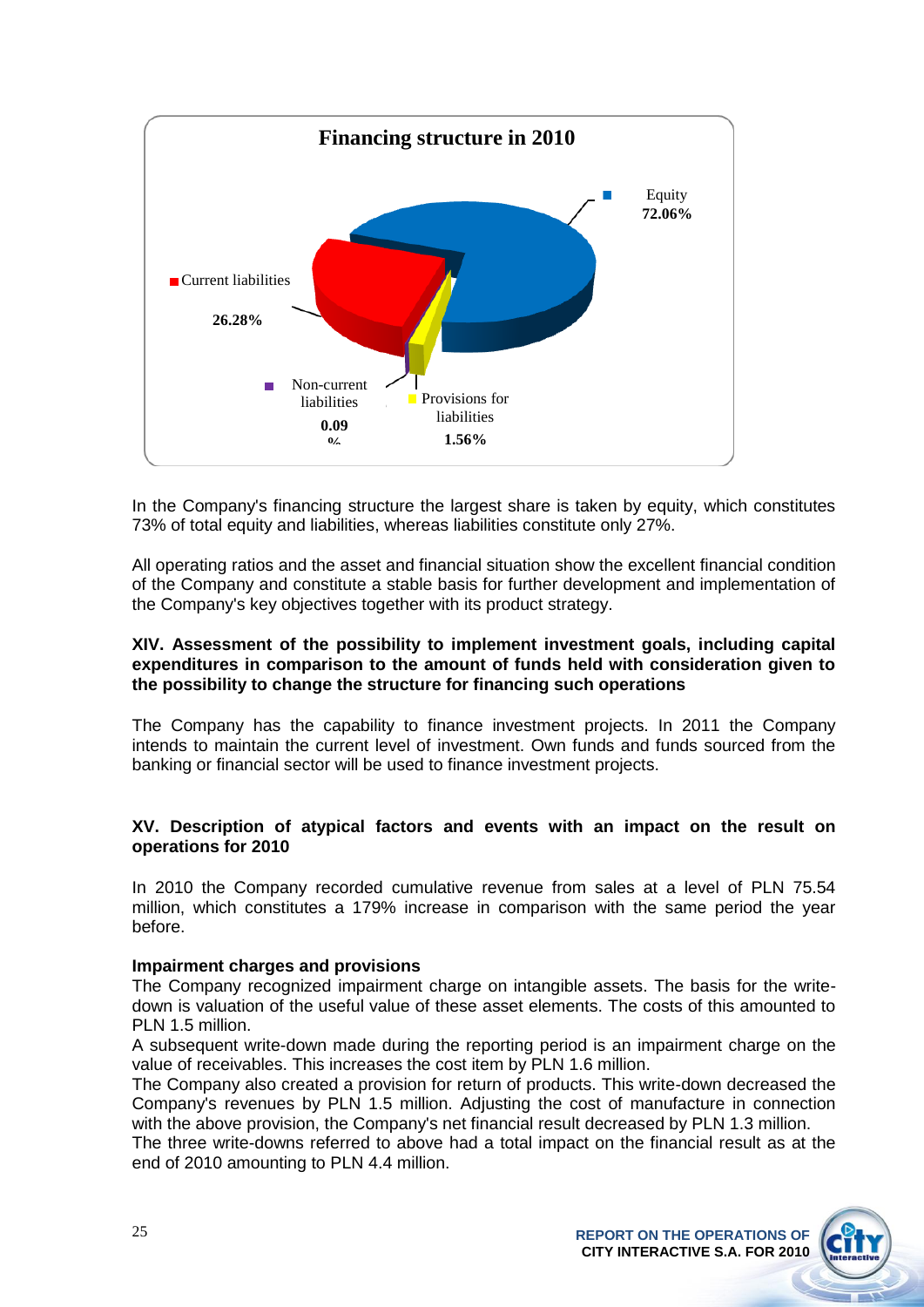Aside from the events described in point 1, sub-point 3, there were no atypical events during the reporting period which could have had a significant impact on the *financial result achieved by* City Interactive S.A.

### **XVI. Indication of proceedings in progress before a court, competent authority for arbitration proceedings or public administration authority**

During the reporting period proceedings were in progress before the Supreme Administrative Court in connection with a cassation appeal brought by the Minister of Finance against the ruling of the Provincial Administrative Court in Warsaw of 20 April 2009 (case file no. III SA/Wa 3276/08).

### DETAILS OF THE PROCEEDINGS:

On August 8, 2008 the Minister of Finance issued an individual interpretation to the Company (IP-PB3-423-754/08-2/JG), which recognized the Company's position concerning recognition of tax-deductible expenses connected with implementation of a development strategy as incorrect.

In the ruling of April 20, 2009, (Case file no. SA/Wa 3276/08), the Provincial Administrative Court upheld the Company's appeal and overruled the above interpretation.

The Minister of Finance lodged a cassation appeal to the Supreme Administrative Court against the above ruling.

On February 9, 2010 the Supreme Administrative Court overruled the appealed verdict and transferred the case for re-examination to a court of lower resort.

On December 16, 2010, the Provincial Administrative Court in its ruling recognized expenses borne by the Company for increasing share capital as essential expenses connected with acquisition of revenues pursuant to the provisions of the corporate income tax act.

On January 24, 2011 a resolution of seven judges of the Supreme Administrative Court (ref. II FPS 6/10) was adopted, recognizing all expenses indirectly connected with increasing share capital as tax-deductible expenses. The resolution was adopted in a specific administrative court case. It does however have an impact on further rulings issued by administrative courts on the same subject.

The Company has no information concerning other judicial or administrative proceedings in progress against it.

### **XVII. Characteristics of significant factors for business development and description of the perspectives for development of business operations**

The Group consistently pursues its development strategy aimed at regularly releasing high quality video games. Currently, quality of the game development, promotion and sales process will be the decisive factor affecting product planning and development activities. In the opinion of the Issuer's Management Board, this will result in a further improvement in City Interactive S.A.'s results in subsequent years.

The Issuer produces more and more games for new generation consoles. This is an important step towards entering key world markets where sales are based mainly on console products. In 2011 the share of games for consoles in the Group's portfolio will increase further. At the same time the Issuer plans to expand new products in the smartphone market and the Issuer's management board believes that the strategy adopted concerning the development and release of smartphone games will begin to make revenues as early as 2011, while in 2012 these should constitute a significant part of revenues for the Company and the Issuer's entire Group.

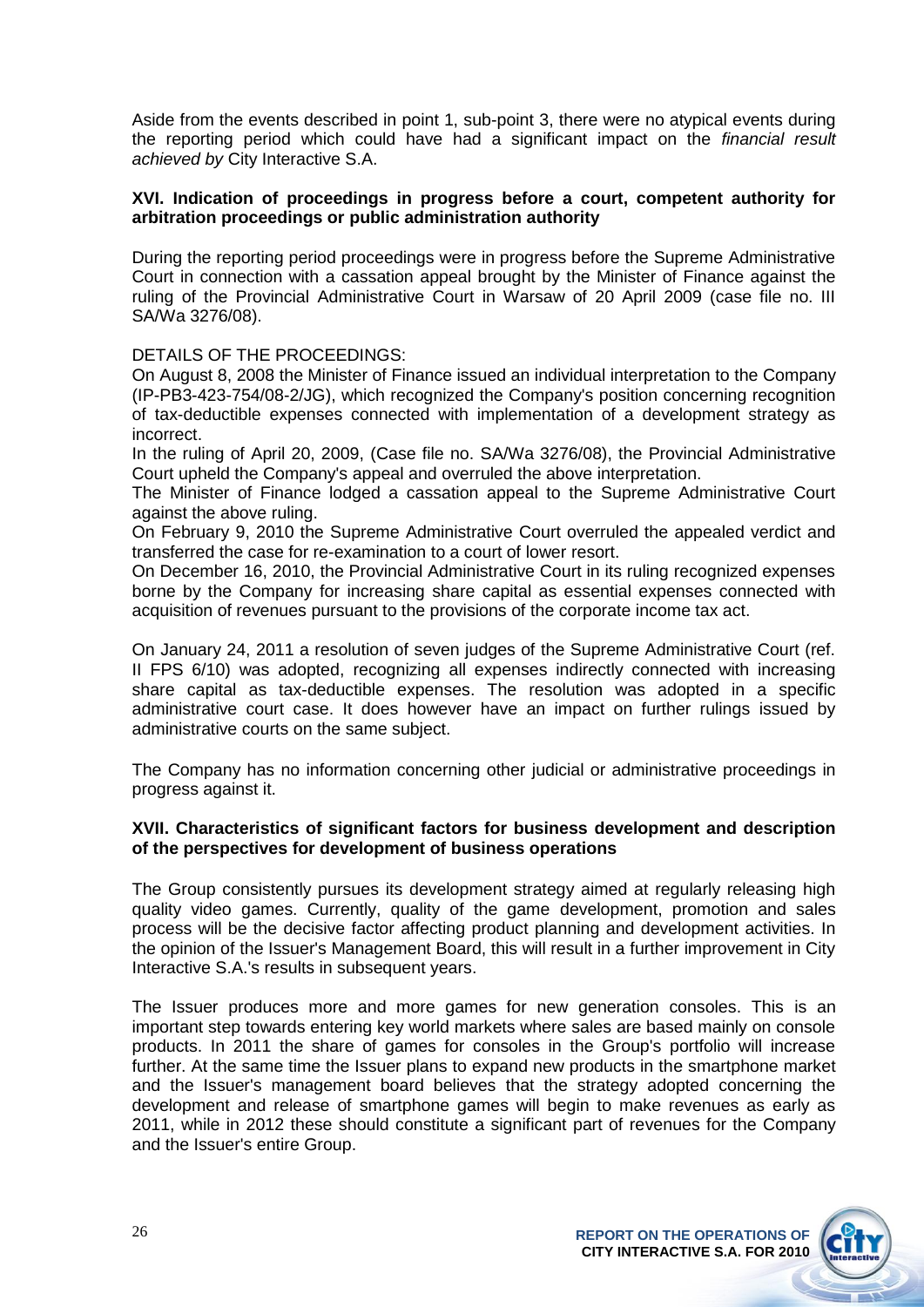In the opinion of the Issuer's Management Board, this strategy will allow the Group to strengthen its position in global markets.

An important growth factor is the global success of "Sniper Ghost Warrior", which had a decisive effect on expanding the Issuer's distribution capacity in relation to all of its products. The success effectively translates into higher volumes of orders for the Issuer's games through distribution networks abroad and in Poland. To date over 1.1 million copies of the game have been sold, which translated into the Issuer's record results last year. In April 2011 the Company began to sell a new updated version of "Sniper Ghost Warrior" on the PlayStation® 3, the sales success of which will undoubtedly be one of the most significant factors having an impact on the Company's financial results in 2011.

Intensive work is also taking place on the creation of "Sniper Ghost Warrior 2", based on CryENGINE® 3 technology, which has a great chance of becoming the biggest production and publishing success for the Issuer. This shows that over the coming years City Interactive S.A. will continue to develop and maximize revenues from the SNIPER GHOST WARRIOR brand.

The Management Board of City Interactive S.A. believes that subsequent high quality releases will lead to even better results in 2011 and beyond. In the opinion of the Company's Management Board, the above strategy, together with the Group's decisions described below, will bring further financial success to City Interactive S.A. and establish its international position.

In 2011 the Issuer plans to release several products with high commercial potential, including the dynamic action game "Alien Fear" – based on a science fiction theme, which will be released on PC, Xbox360®, Sony PlayStation® 3, together with the WWII aviation game "Combat Wings: The Greatest Battles of World War II", to be released simultaneously for the NINTENDO Wii™, Xbox360®, Sony PlayStation® 3 and PC. This is intended as a completely new brand – the best game in the aviation shooter segment which, like "Sniper Ghost Warrior", will fill a market niche.

A subsequent significant factor which should improve City Interactive S.A.'s results will be the intensification of the Company's international sales. The North American market will constitute the largest share of Group revenues in 2011 and beyond. The United States is the biggest video gaming market in the world. The Group actively collaborates with all major retail networks offering video games. Released in June 2010, "Sniper: Ghost Warrior" achieved substantial sales success, which provides justification for the decision to implement a strategy based on developing high quality games.

In the Management Board's opinion, City Interactive S.A. has the competences to create and release high quality games intended for new generation consoles, PCs and smartphones which offer major commercial potential and will successfully compete against the products already on the market. The Group expects most of these to succeed, which will contribute to the improvement in financial results in 2011 and subsequent years. At the same time the Issuer is maximizing sales revenues on previously released games (back catalog).

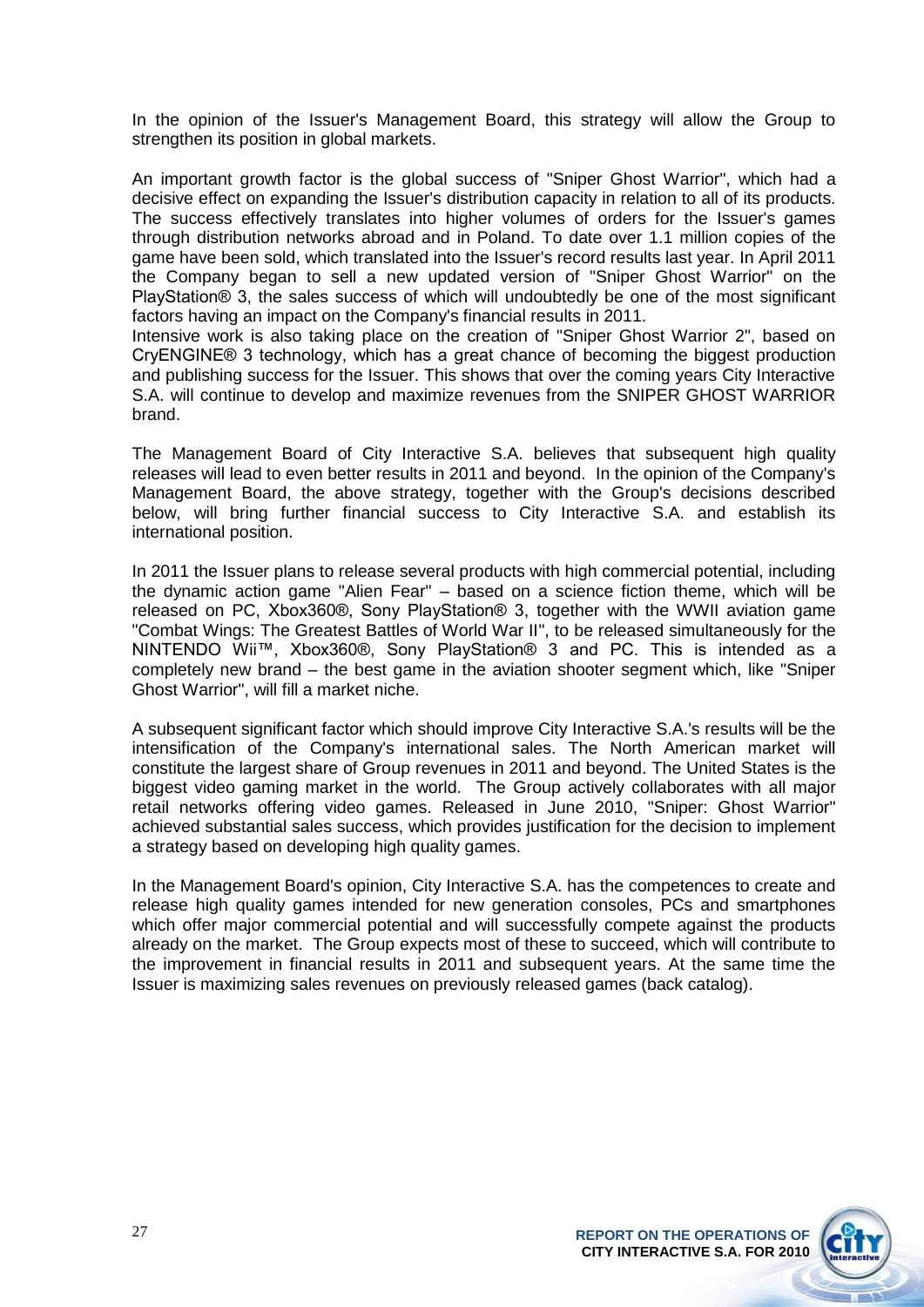### **Release plan for 2011:**

**Q1 2011**

- **Chronicles of Mystery: The Secret of Lost Kingdom – premiere for PC**. A sequel  $\bullet$ to the story told in Chronicles of Mystery: The Legend of the Sacred Treasure. As background to this adventure game serves the story of Alexander the Great. In the storyline full of adventures and riddles, the player, again as Chelsea Connor, will learn the secret of victories of the great leader and will solve the plots originating in Chronicles of Mystery: The Legend of the Sacred Treasure.
- **Chronicles of Mystery: The Secret Tree of Life – Nintendo Dual Screen™ premiere.** The Secret Tree of Life is the next part in the series; its storyline leads the player to extraordinary places such as Venice, Cairo and a secret island in the Bermuda Triangle. This time the heroine is a talented archeologist and adventurer, Sylvie Leroux, who joins forces with the mysterious Count Saint-Germain to examine an intriguing legend of the Tree of Life. The player sets out on a trip full of difficult puzzles, hidden hints and dangers lurking around every corner.
- **Art of Murder: Deadly Secret – premiere for PC**.

Murder abounds in New York; the death toll rises. The FBI agent assigned to this case, Nicole Bonnet, is not able to find any tracks – it seems that the victims are not related. So begins the next epic Art of Murder story. This time the storyline centers around a mysterious bank holdup and robbery. A seemingly simple case gains a new dimension after a retired subway employee is murdered. Players have to use their detective skills to combine all leads into one cohesive picture. Connections between the victims have to be discovered before another one is murdered.

**Q2 2011**

### **Sniper: Ghost Warrior – Sony PlayStation® 3 premiere**

A new and improved version of the hit game for PC and Xbox360, Sniper: Ghost Warrior. Breathtaking action and a dynamic system with life-like ballistics create a realistic vision of war through the eyes of a sniper. The PlayStation® 3 version includes the original game with all the latest patches and exclusive add-ons.

### **Murder in Venice** – **premiere on the Nintendo Dual Screen™**

Release for the portable Nintendo DS™ console. The action takes place in picturesque Venice. "Murder in Venice" is an adventure game where the player learns of superpower conspiracies. The quest to solve the conspiracy falls to the heroes of the game – the student Vera who is on holiday in Venice and former Russian spy Juria. The release is full of logic puzzles and beautiful locations and the action takes place in the present and in the 1960s simultaneously.

### **Jewel of the Ages – premiere for the Nintendo Dual Screen™**

"Jewels of Ages" Island is a release in the particularly popular logic games segment. These games have a faithful following among users of the Nintendo DS™. In actual fact, players will find that they've bought two games. In the first of these they become the ancient warrior and ruler of all Greece, Olim and Hades on a quest to find magic crystals. In the second they guide the fate of a brave hunter facing up to gods and monsters to break the Pharoah's curse.

**Q3 2011**

**Combat Wings: The Greatest Battles of World War II" – premiere for NINTENDO Wii™, Xbox360®, Sony PlayStation® 3 and PC**

"Combat Wings: The Greatest Battles of World War II" is an aircraft action game set during World War II. The genre has its faithful fans on both, consoles and PCs. The game presents spectacular air duels from major air battles of the Second World War

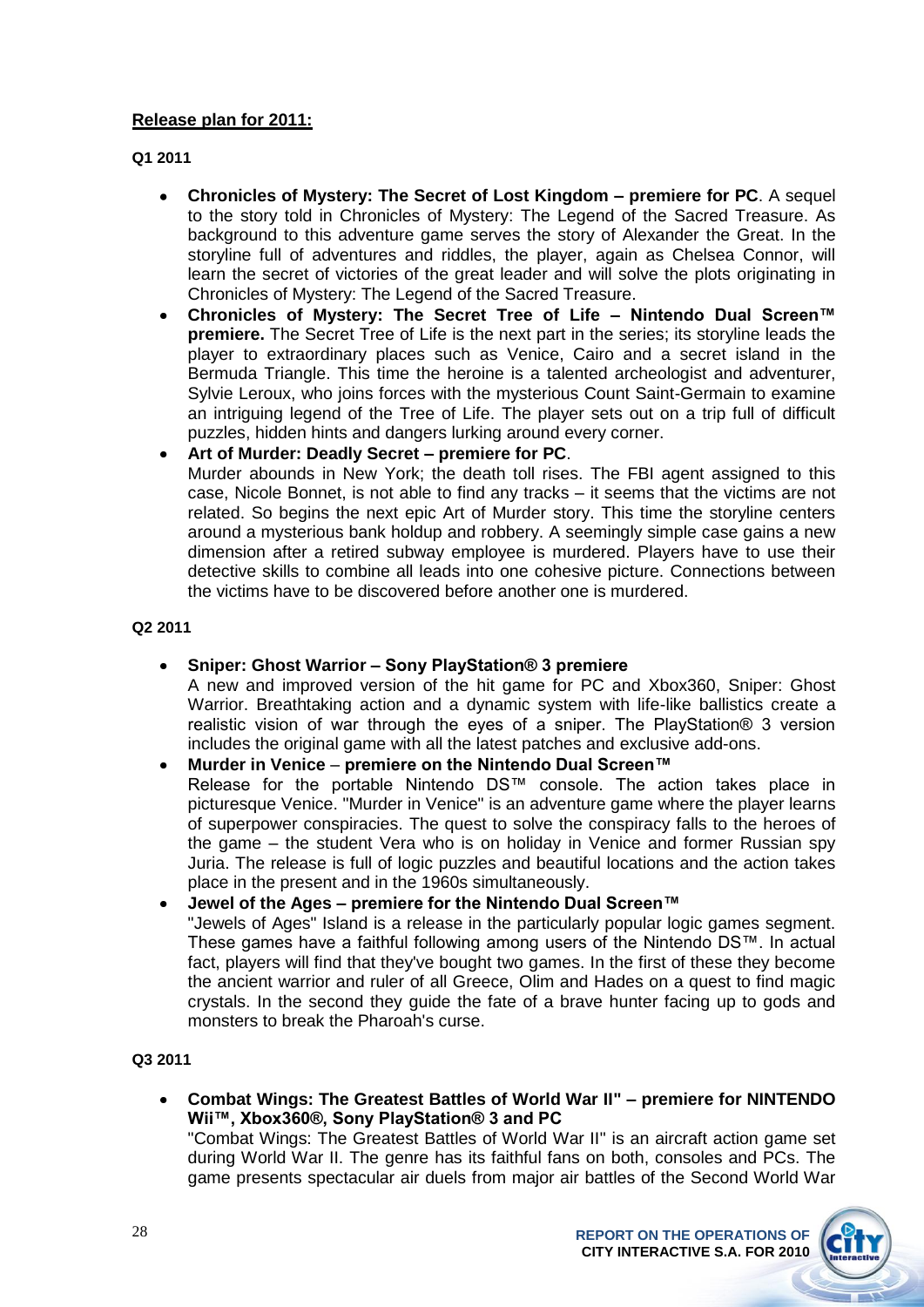era. It features the largest number of air strikes having taken place on the fronts of the Second World War of all WW2 aircraft games ever published.

### **Alien Fear – premiere on the PC, Xbox360®, Sony PlayStation® 3**  "Alien Fear" is representative of the extremely popular shooter games segment and is intended mainly for online distribution on the Xbox360®, Sony PlayStation® 3 and PC. The player assumes the role of the surviving member of a marine detachment sent to rescue the crew of the lost space station Deep Space One. Using a wide range of weapons, the player must face up to hordes of terrifying aliens.

### **XVIII. Changes in the basic corporate management principles**

There were no changes in 2010 in the organization or the basic principles of corporate management.

### **XIX. Changes in the composition of management and supervisory personnel in 2010**

### **Management Board of City Interactive S.A.**

Mr. Marek Tymiński – President of the Management Board throughout 2010.

Mr. Artur Winiarski – Member of the Management Board throughout 2010.

### **Supervisory Board of City Interactive S.A.**

| Mr. Krzysztof Sroczyński | President of the Supervisory Board throughout 2010.     |
|--------------------------|---------------------------------------------------------|
| Mr. Marek Dworak         | Member of the Supervisory Board throughout 2010.        |
| Mr. Lech Tymiński        | Member of the Supervisory Board throughout 2010.        |
| Mr. Grzegorz Leszczyński | Member of the Supervisory Board throughout 2010.        |
| Mr. Tadeusz Kirstyn      | Member of the Supervisory Board until November 8, 2010. |
| Mr. Tomasz Litwiniuk     | Member of the Supervisory Board until November 8, 2010. |

### **XX. Agreements entered into between the Issuer and management personnel providing for compensation in the event of their resignation or dismissal without valid cause or if their dismissal or redundancy occurs as a result of the Issuer's merger**

No such agreements were entered into.

### **XXI. Level of salaries, awards, benefits paid out, due or potentially due to the Company's management or supervisory personnel.**

Level of (gross) remuneration for the Company's management and supervisory personnel paid out in 2010:

Level of (gross) remuneration paid out to Members of the Management Board

| Marek Tymiński – President of the Management Board | 345 000.00 |
|----------------------------------------------------|------------|
| Artur Winiarski – Member of the Management Board   | 48 290 31  |

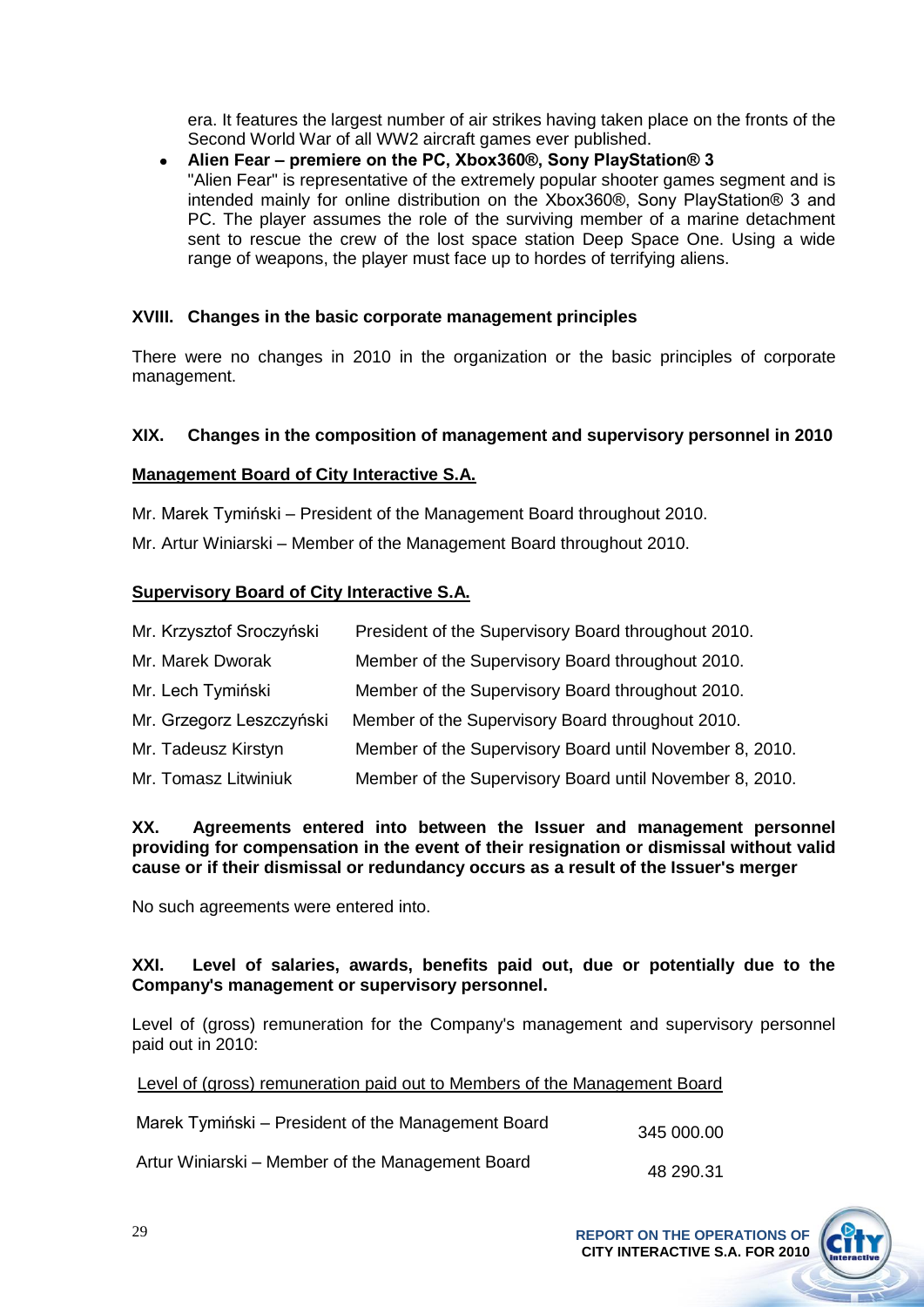Level of (gross) remuneration paid out to Members of the Supervisory Board

| Krzysztof Sroczyński – President of the Supervisory Board | 45 500.00 |
|-----------------------------------------------------------|-----------|
| Marek Dworak - Member of the Supervisory Board            | 32 500.00 |
| Grzegorz Leszczyński – Member of the Supervisory Board    | 32 500.00 |
| Lech Tymiński – Member of the Supervisory Board           | 32 500.00 |
| Tadeusz Kistryn - Member of the Supervisory Board         | 30 583.30 |
| Tomasz Litwiniuk - Member of the Supervisory Board        | 1916.70   |

**XXII. Indication of shareholders directly or indirectly through subsidiaries holding at least 5% of total votes at the Company's General Meeting as at the date of publishing the annual report, with indication of the number of shares held by such entities, their share in capital, the number of votes carried thereby and their share in the total number of votes at the Shareholder Meeting**

The Company's share capital amounts to PLN 1 265 000 (say: one million, two hundred and sixty-five thousand Polish zloty) and is divided into 12 650 000 shares of a nominal value of PLN 0.10 each.

The total number of votes at the general meeting of shareholders carried by all issued shares is 12 650 000.

| Item                     | number of<br>shares held | number of votes<br>held | % of share<br>capital |
|--------------------------|--------------------------|-------------------------|-----------------------|
| Marek Tymiński           | 6480794                  | 51.23%                  | 51.23%                |
| Total other shareholders | 6 169 206                | 48.77%                  | 48.77%                |

### **City Interactive S.A. shareholding structure as at December 31, 2010:**



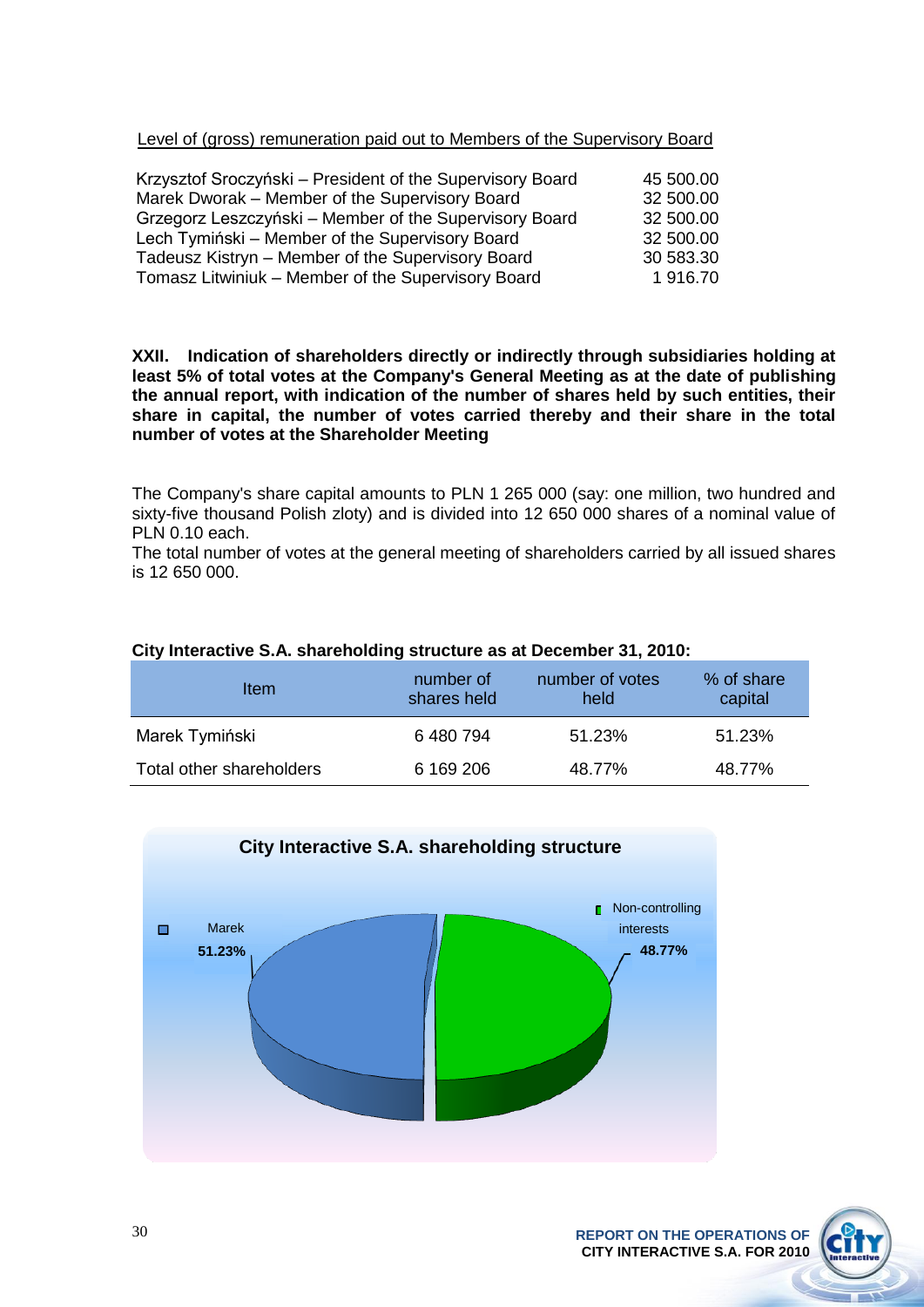The following changes in the proportion of shares held by current shareholders took place after the end of the reporting period (December 31, 2011):

- On January 19, 2011 the Company received notification from QUERCUS Towarzystwo Funduszy Inwestycyjnych S.A., acting on behalf of QUERCUS Parasolowy SFIO and QUERCUS Absolutnego Zwrotu FIZ (the "Funds") concerning an increase by the Funds of their share in the total number of votes at City Interactive S.A. As at February 14, 2011 the Funds held 632 557 shares in the Issuer, which constitutes 5% of the Issuer's share capital and 5% of total votes at the General Meeting of Shareholders.
- On February 23, 2011 the Company received notification from QUERCUS  $\bullet$ Towarzystwo Funduszy Inwestycyjnych S.A., acting on behalf of managed investment fund QUERCUS Parasolowy SFIO (the "Fund") concerning an independent increase by the Fund of its share in the total number of votes at City Interactive S.A. and of crossing the 5% threshold of total votes at City Interactive S.A. As at February 22, 2011 the Funds held 657 896 shares in the Issuer, which constitutes 5.20% of the Issuer's share capital and 5.20% of total votes at the General Meeting of Shareholders.
- On February 19, 2011 the Company received notification from QUERCUS Towarzystwo Funduszy Inwestycyjnych S.A., acting on behalf of the managed investment fund QUERCUS Parasolowy SFIO (the "Fund") concerning independent decrease by the Fund of its share in the total number of votes at City Interactive S.A. and a drop below the 5% threshold of total votes at City Interactive S.A., which took place due to the disposal of shares in the Company on the regulated market on April 13, 2011. On April 18, 2011 the Fund held 564 745 shares in the Issuer, which constituted 4.46% of the Issuer's share capital and 4.46% of total votes at the General Meeting of Shareholders and acting on behalf of the managed investment funds QUERCUS Parasolowy SFIO and QUERCUS Absolutnego Zwrotu FIZ (the "Funds") concerning decrease by the Funds of their mutual share in the total number of votes at City Interactive S.A. and a drop below the 5% threshold of total votes at City Interactive S.A., which took place due to the disposal of shares in the Company on the regulated market on April 14, 2011. On April 18, 2011 the Funds held 592 816 shares in the Issuer, which constituted 4.69% of the Issuer's share capital and 4.69% of total votes at the General Meeting of Shareholders and acting on behalf of the managed investment funds

### **XXIII. Information on agreements with an entity authorized to audit financial statements**

- a) Name of the entity: Misters Audytor Sp. z o.o.
- b) Date of entering into the agreement on audit of the separate financial statements for 2010 – June 30, 2010. The agreement concerns audit of the financial statements of the Company and Group for 2010 (semi-annual review and annual audit).
- c) Total remuneration due for review and audit of the Company's and Group's financial statements in 2010 – PLN 38 800 net.